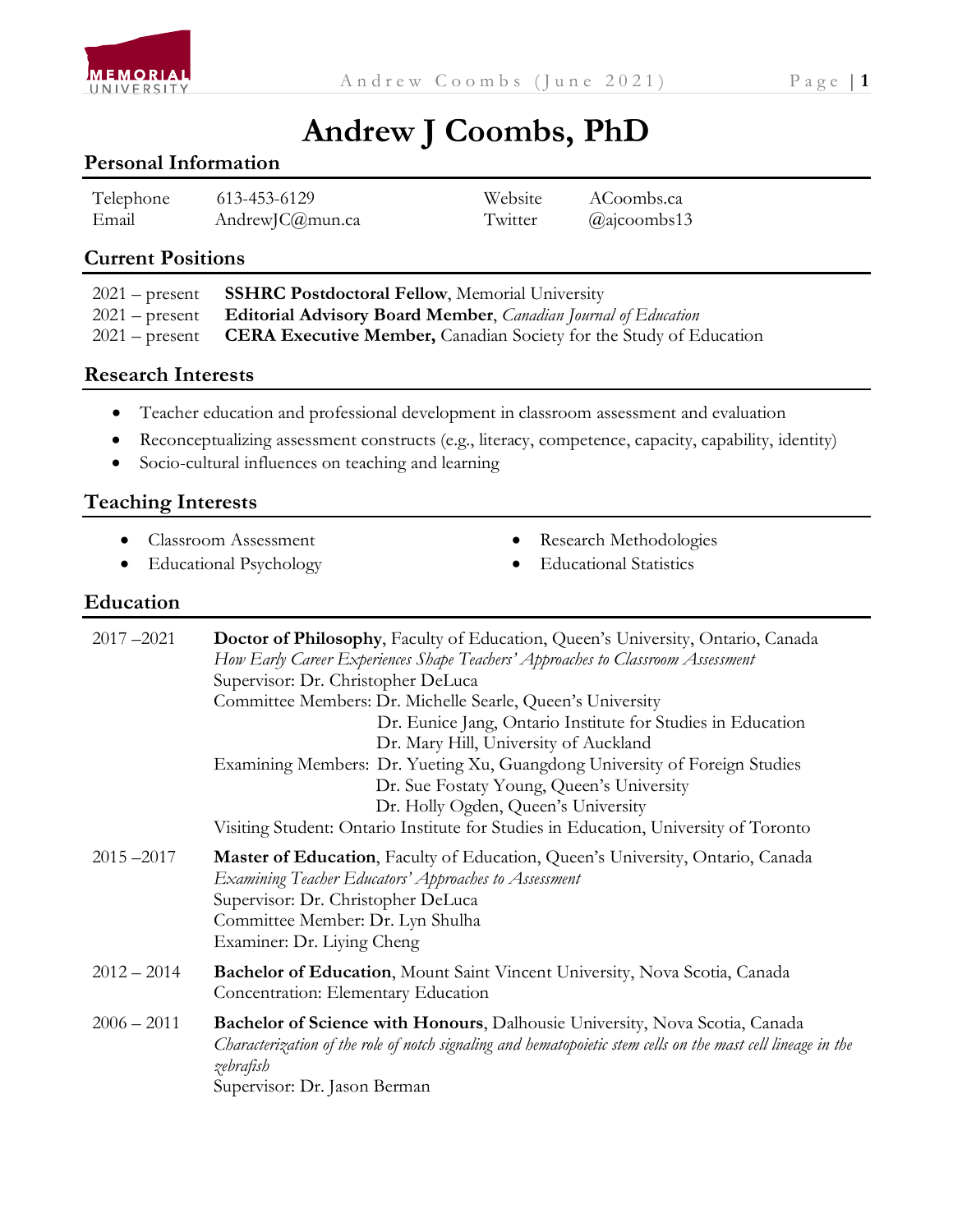

#### **Research Grants**



#### **Research Grants by Project**

| $2021 - 2023$ | Principal Investigator: Exploring Parental Attitudes Towards Classroom<br>Assessment                                                |           |
|---------------|-------------------------------------------------------------------------------------------------------------------------------------|-----------|
|               | Seed Fund, Memorial University (under review)                                                                                       | \$10,000  |
|               | Total                                                                                                                               | \$10,000  |
| $2021 - 2023$ | Co-Investigator: Review and Analysis of Education Policy Trajectories in<br>Newfoundland and Labrador: A 25-Year Retrospective      |           |
|               | Seed Fund, Memorial University (under review)                                                                                       | \$10,000  |
|               | Total                                                                                                                               | \$10,000  |
| $2021 - 2022$ | Co-Investigator: Classroom Approaches to CLIL and Translanguaging                                                                   |           |
|               | Seed Fund, University of Hong Kong                                                                                                  | \$17,500  |
|               | Total                                                                                                                               | \$17,500  |
| $2021 - 2023$ | Principal Investigator: Supporting Teachers' Assessment Practices: A<br>Longitudinal Examination of Professional Development Models |           |
|               | Postdoctoral Fellowship, SSHRC (5TH/88)                                                                                             | \$90,000  |
|               | Total                                                                                                                               | \$90,000  |
| $2017 - 2021$ | <b>Principal Investigator:</b> How Early Career Experiences Shape Teachers'<br>Approaches to Assessment                             |           |
|               | Joseph-Armand Bombardier CGS Doctoral Scholarship, SSHRC                                                                            | \$117,000 |
|               | Arthur B. McDonald Excellence Award, Queen's University (declined)                                                                  | \$30,000  |
|               | Ontario Graduate Scholarship, Queen's University                                                                                    | \$15,000  |
|               | Tri-Agency Recipient Recognition Award - PhD, Queen's University<br>$\bullet$                                                       | \$10,000  |
|               | Total                                                                                                                               | \$172,000 |
| $2015 - 2017$ | Principal Investigator: Teacher Educators' Approaches to Assessment                                                                 |           |
|               | Joseph-Armand Bombardier Canada Graduate Scholarship-Master's, SSHRC                                                                | \$17,500  |
|               | Ontario Graduate Scholarship, Queen's University                                                                                    | \$15,000  |
|               | Tri-Agency Recipient Recognition Award - Master's, Queen's University                                                               | \$5,000   |
|               | Queen's Graduate Award, Queen's University                                                                                          | \$5,000   |
|               | Total                                                                                                                               | \$42,500  |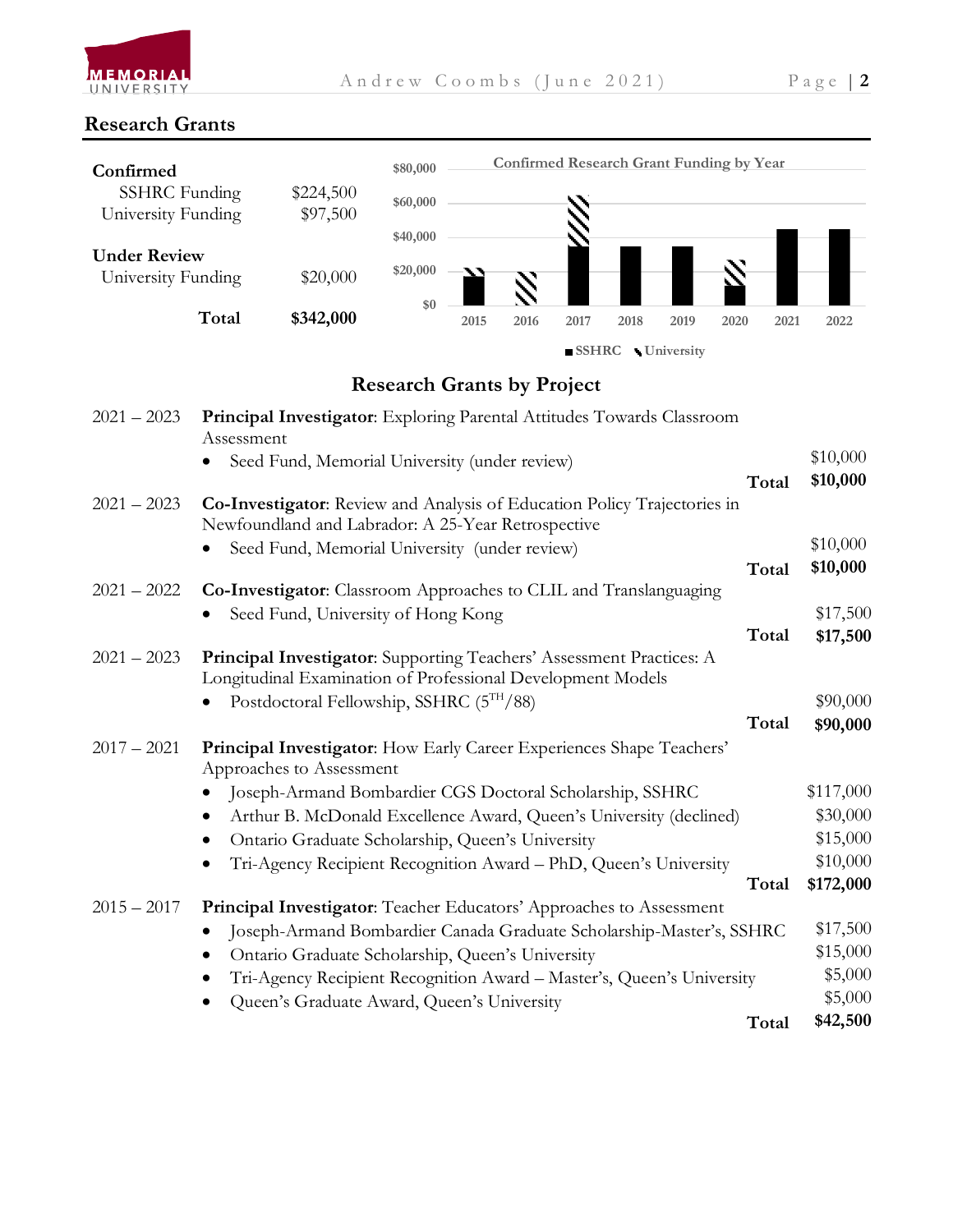

#### **Academic & Conference Awards**

#### **Academic Awards & Achievements**

| 2021 | Banting Postdoctoral Fellowship                                                                                                                                                                                   |         |
|------|-------------------------------------------------------------------------------------------------------------------------------------------------------------------------------------------------------------------|---------|
|      | Ranked 27th out of 198 applications for this prestigious grant, with the top 23 receiving funding.                                                                                                                |         |
| 2019 | Robert J. Wilson Dissertation Development Award                                                                                                                                                                   | \$500   |
|      | Awarded to a graduate student in the Faculty of Education with a demonstrated research interest in<br>theoretical and practical contributions to the fields of (a) classroom assessment practice, (b) large-scale |         |
|      | assessment practice, and/or (c) program evaluation.                                                                                                                                                               |         |
| 2014 | DeWolfe/Fortune Scholarship in Education, Nova Scotia Teachers College                                                                                                                                            | \$500   |
|      | Awarded to a Bachelor of Education student in Nova Scotia who excels in math/science education.                                                                                                                   |         |
| 2012 | Team Excellence Award for Innovation, Cancer Care Nova Scotia                                                                                                                                                     |         |
|      | This award recognizes the dedication and accomplishments of those who work to improve cancer                                                                                                                      |         |
|      | prevention and care for patients and their families.                                                                                                                                                              |         |
| 2007 | Academic Scholarship, Dalhousie University                                                                                                                                                                        | \$1,000 |
|      | This award recognizes academic excellence.                                                                                                                                                                        |         |
|      | <b>Conference Presentation Awards</b>                                                                                                                                                                             |         |
| 2017 | David Bateson New Scholar Award, Canadian Educational Researchers' Association                                                                                                                                    | \$500   |
|      | Awarded for the best paper presented by a graduate student in a CERA session (CSSE conference).                                                                                                                   |         |
| 2015 | 1 <sup>st</sup> Place Poster Presentation Prize, 4 <sup>th</sup> North Atlantic Zebrafish Research Symposium                                                                                                      |         |
|      | Awarded for the best poster presentation at the conference.                                                                                                                                                       |         |
| 2012 | 1st Place Poster Presentation Prize, Interdisciplinary Research Conference                                                                                                                                        |         |
|      | Awarded for the best poster presentation at the conference.                                                                                                                                                       |         |
| 2011 | 1st Place Paper Presentation, Interdisciplinary Research Conference<br>Awarded for the best poster presentation at the conference.                                                                                |         |
| 2011 | 2 <sup>nd</sup> Place Poster Presentation Award, Atlantic Provinces Council of the Sciences Conference                                                                                                            |         |
|      | Awarded for the 2 <sup>nd</sup> best poster presentation at the conference.                                                                                                                                       |         |
| 2011 | Top 2 Poster Presentation Prize, Dalhousie University Cameron Conference                                                                                                                                          |         |
|      | Awarded for one of the best poster presentations at the conference.                                                                                                                                               |         |
| 2010 | 1 <sup>st</sup> Place Poster Presentation Prize, Beatrice Hunter Cancer Research Institute Symposium                                                                                                              |         |
|      | Awarded for the best poster presentation at the conference.                                                                                                                                                       |         |
|      | <b>Conference Travel Awards</b>                                                                                                                                                                                   |         |
| 2020 | Queen's University Travel Award, Queen's University                                                                                                                                                               | \$600   |
| 2019 | Queen's University Travel Award, Queen's University                                                                                                                                                               | \$600   |
| 2018 | Queen's University Travel Award, Queen's University                                                                                                                                                               | \$600   |
| 2017 | Classroom Assessment SIG Travel Award, American Educational Research                                                                                                                                              | \$500   |
|      | Association (AERA)                                                                                                                                                                                                |         |
| 2017 | Queen's University Travel Award, Queen's University                                                                                                                                                               | \$600   |
| 2016 | CERA Travel Award, Canadian Educational Researchers' Association (CSSE)                                                                                                                                           | \$200   |
| 2016 | Queen's University Travel Award, Queen's University                                                                                                                                                               | \$500   |
|      | <b>Other Awards</b>                                                                                                                                                                                               |         |
| 2017 | Rosa Baier and Luis Bruno Fund Award, Queen's University                                                                                                                                                          | \$500   |
|      |                                                                                                                                                                                                                   |         |

 Awarded on the basis of academic excellence to fund eligible Master's or PhD students enrolled in the Faculty of Education.

# <sup>2012</sup> Career Fair Best Booth Award and Top Presenter, IWK Health Centre Annual event for K-12 students to explore careers available in healthcare and medical research.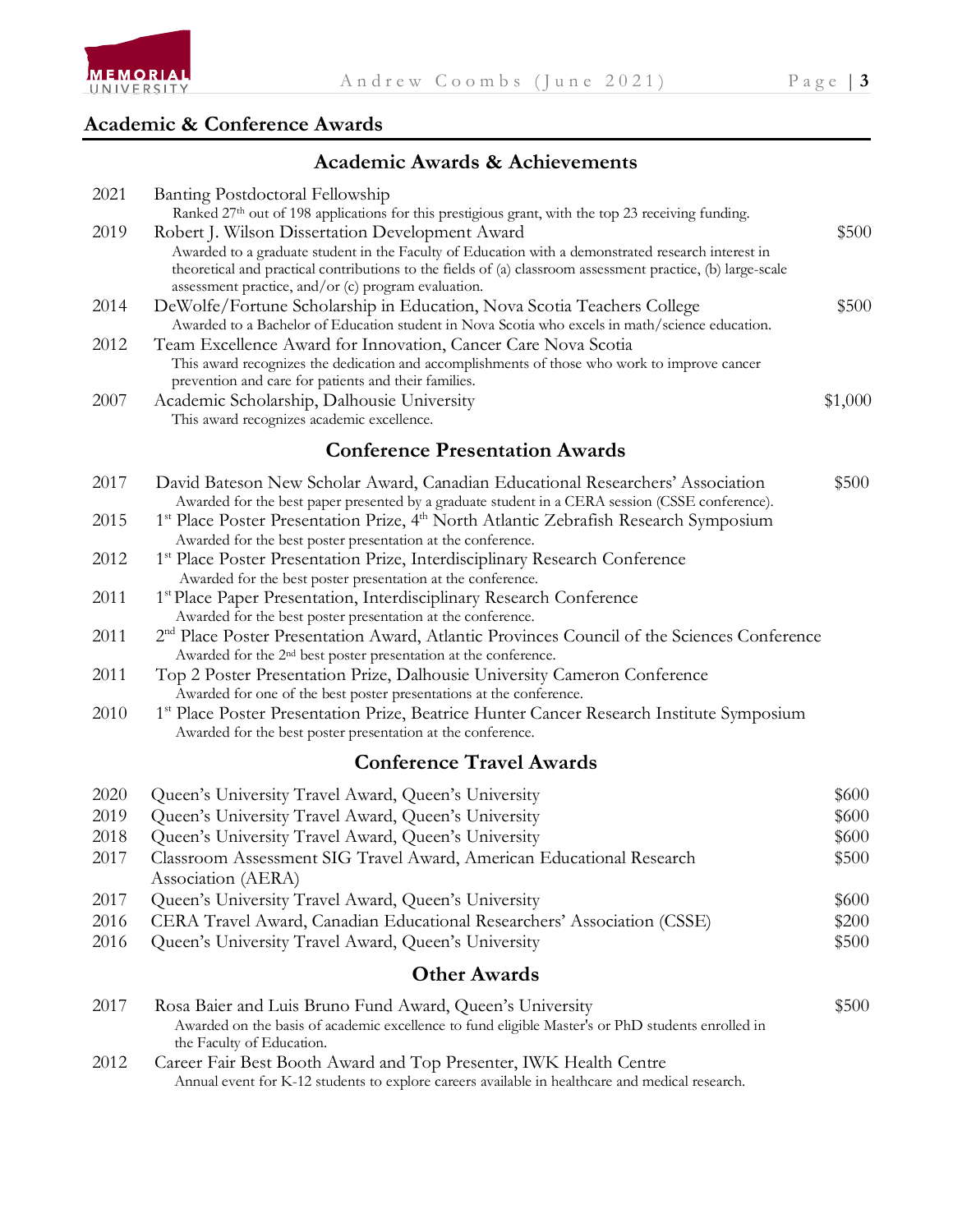

#### **Publications**

#### **Refereed Papers (21)**

- Henderson, G., Beach, P., & **Coombs, A. J.** (2021). Financial literacy education in Ontario: A survey of elementary teachers' perceptions, attitudes, and practices. *Canadian Journal of Education*, *44*(2), online.
- DeLuca, C., Rickey, N., & **Coombs, A. J**. (2021). Classroom assessment and student mobility across learning cultures: A comparison of teachers' approaches to assessment in the U.S., China, and Canada. *Cogent Education.* doi: https://doi.org/10.1080/2331186X.2021.1921903
- Schneider, C., DeLuca, C., Pozas, M, & **Coombs, A. J.** (2021). Personality influences on teacher candidates' assessment practices. *Educational Research and Evaluation.* doi: https://doi.org/10.1080/13803611.2021.1902354
- **Coombs, A. J.**, Rickey, N, DeLuca, C., & Lui, S. (2021). Chinese teachers' approaches to classroom assessment. *Educational Research for Policy and Practice*, online. doi: 10.1007/s10671-020-09289-z
- Gareis, C., Barnes, N., **Coombs, A. J.,** DeLuca, C., & Uchiyama, K. (2020). Exploring the influence of assessment courses and student teaching on beginning teachers' approaches to classroom assessment. *Assessment Matters*, 14, 5-41.
- **Coombs, A. J.**, Ge, J., & DeLuca, C. (2020). From sea to sea: The Canadian landscape of assessment education. *Educational Research, Special Issue: Changing times, changing assessments: International perspectives,*  online. doi: https://doi.org/10.1080/00131881.2020.1839353
- MacGregor, S., Cooper, A., **Coombs, A. J.,** & DeLuca, C. (2020). A scoping review of research-media interactions for research communication. *Heliyon, 6*(9), online. doi: https://doi.org/10.1016/j.heliyon.2020.e04836
- **Coombs, A. J.**, DeLuca, C., & MacGregor, S. (2020). A person-centered analysis of teacher candidates' approaches to assessment. *Teaching and Teacher Education*, *87*, online. doi: https://doi.org/10.1016/j.tate.2019.102952
- Pringle, E., Wertman, J., Melong, N., **Coombs, A. J.**, Young, A., O'Leary, D., Veinotte, C., Robinson, C., Ha, M., Dellaire, G., Druley, T., McCormick, C., & Berman, J. N. (2020). The zebrafish xenograft platform – a novel tool for modeling KSHV-associated diseases. *Viruses*, *12*(1), 1-12. doi: https://doi.org/10.3390/v12010012
- DeLuca, C., Schneider, C., **Coombs, A. J.**, Pozas, M, & Rasooli, A. (2019). A cross-cultural comparison of German and Canadian student teachers' assessment competence. *Assessment in Education: Principles, Policy & Practice, 27*(1), 26-45. doi: https://doi.org/10.1080/0969594X.2019.1703171
- DeLuca, C., **Coombs, A. J.**, & LaPointe-McEwan, D. (2019). Assessment mindset: Exploring teacher mindset and approach to classroom assessment. *Studies in Educational Evaluation, 61*, 159-169. doi: https://doi.org/10.1016/j.stueduc.2019.03.012
- DeLuca, C., Willis, J., Cowie, B., Harrison, C., **Coombs, A. J.**, Gibson, A., & Trask, S. (2019). Policies, programs, and practices: Exploring the complex dynamics of assessment education in teacher education across four countries. *Frontiers, Special Issue: Teacher Assessment Literacy.* doi: https://doi.org/10.3389/feduc.2019.00132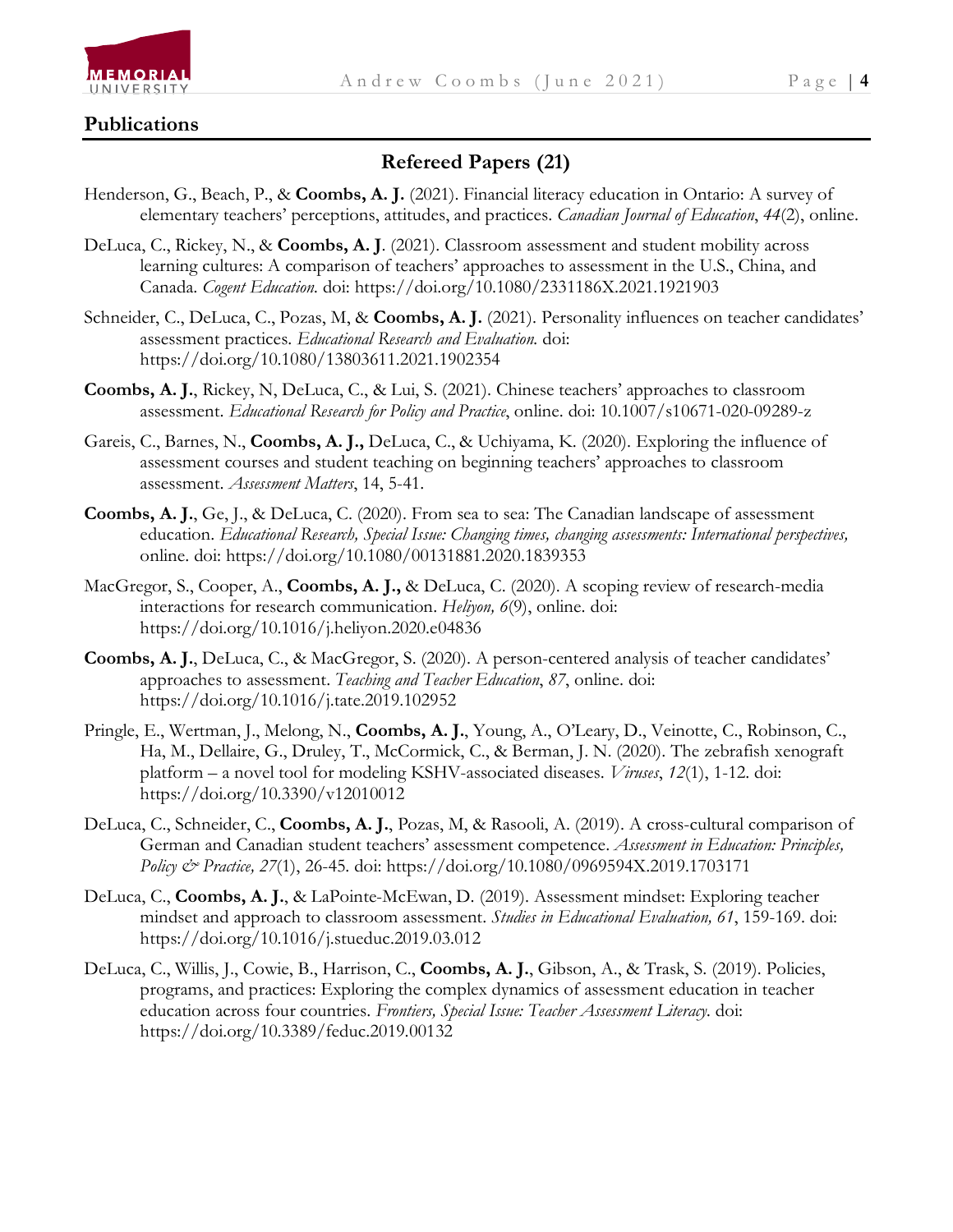

- DeLuca, C., **Coombs, A. J.**, MacGregor, S., & Rasooli, A. (2019). Toward a differential and situated view of assessment literacy: Studying teachers' responses to classroom assessment scenarios. *Frontiers, Special Issue: Advances in Classroom Assessment Theory and Practice.* doi: https://doi.org/10.3389/feduc.2019.00094
- **Coombs, A. J.**, DeLuca, C., LaPointe-McEwan, D., & Chalas, A. (2018). Changing approaches to classroom assessment: An empirical study across teacher career stages. *Teaching and Teacher Education*, *71*, 134-144. doi: https://doi.org/10.1016/j.tate.2017.12.010
- DeLuca, C., Valiquette, A., **Coombs, A. J**., LaPointe-McEwan, D., & Luhanga, U. (2018). Teachers' approaches to classroom assessment: A large-scale survey. *Assessment in Education: Principles, Policy & Practice*, *25*(6). 355-375. doi: https://doi.org/10.1080/0969594X.2016.1244514
- Youmans, A., **Coombs, A. J.,** & Colgan, L. (2018). Early Childhood Educators' and Teachers' Early Math Education Knowledge, Beliefs, and Pedagogy. *Canadian Journal of Education, 41*(4), 1079-1104. doi: https://journals.sfu.ca/cje/index.php/cje-rce/article/view/3442
- Schaefli, L., Godlewska, A., **Coombs, A. J.**, Rose, J., Morcom, L., & Korteweg, L. (2018). What do first-year university students in Ontario, Canada know about First Nations, Métis and Inuit people and topics? *Canadian Journal of Education, 41*(3), 689-725. doi: https://journals.sfu.ca/cje/index.php/cjerce/article/view/3247
- Fernandez-Murray, P., Prykhozhij, S., Dufay, J. N., Steele, S. L., Gaston, D., Nasrallah, G., **Coombs, A. J**., Fernandez, C., Berman, J. N., & McMaster, C. (2016). Glycine and folate ameliorate models of congenital sideroblastic anemia. *PLOS Genetics, 12*(1), e1005783. doi: https://doi.org/10.1371/journal.pgen.1005783
- Dhanraj, S., Rao Gunja, S. M., Deveau, A. P., Nissbeck, M., Boonyawat, B., **Coombs, A. J**., Renieri, A., Mucciolo, M., Marozza, A., Buoni, S., Turner, L., Li, H., Jarrar, A., Sabanayagam, M., Kirby, M., Shago, M., Pinto, D., Berman, J. N., Scherer, S. W., Virtamen, A., & Dror, Y. (2015). A novel syndrome with bone marrow failure and developmental delay caused by mutations in  $poly(A)$ specific ribonuclease. *Journal of Medical Genetics*, *52*, 738-748. doi: http://dx.doi.org/10.1136/jmedgenet-2015-103292
- Deveau, A. P., Forrester, A. M., **Coombs, A. J**., Wagner, G. S., Grabher, C., Chute, I., Leger, D., Lewis, S., Look, A. T., & Berman, J. N. (2015). Epigenetic therapy restores normal hematopoiesis in a transgenic zebrafish model of NUP98-HOXA9-induced myeloid disease. *Leukemia, 29*, 2086-2097. doi: https://doi.org/10.1038/leu.2015.126
- Da'as, S. I., **Coombs, A. J**., Balci, T. B., Grondin, C., Ferrando, A., & Berman, J. N. (2012). The zebrafish reveals dependence of the mast cell lineage on notch signaling in vivo. *Blood*, *119*(15), 3585-3594. doi: https://doi.org/10.1182/blood-2011-10-385989

#### **Refereed Papers Under Review (1)**

**Coombs, A. J.,** & DeLuca, C. (Submitted May, 2020). Mapping the constellation of assessment discourses: A scoping review study on assessment competence, literacy, capability, and identity.

#### **Books (1)**

DeLuca, C., Willis, J., Harrison, C., Cowie, B., & **Coombs, A. J.** (Under Contract, Completion June 2022). Learning to assess: Cultivating assessment capacity in teacher education. Springer.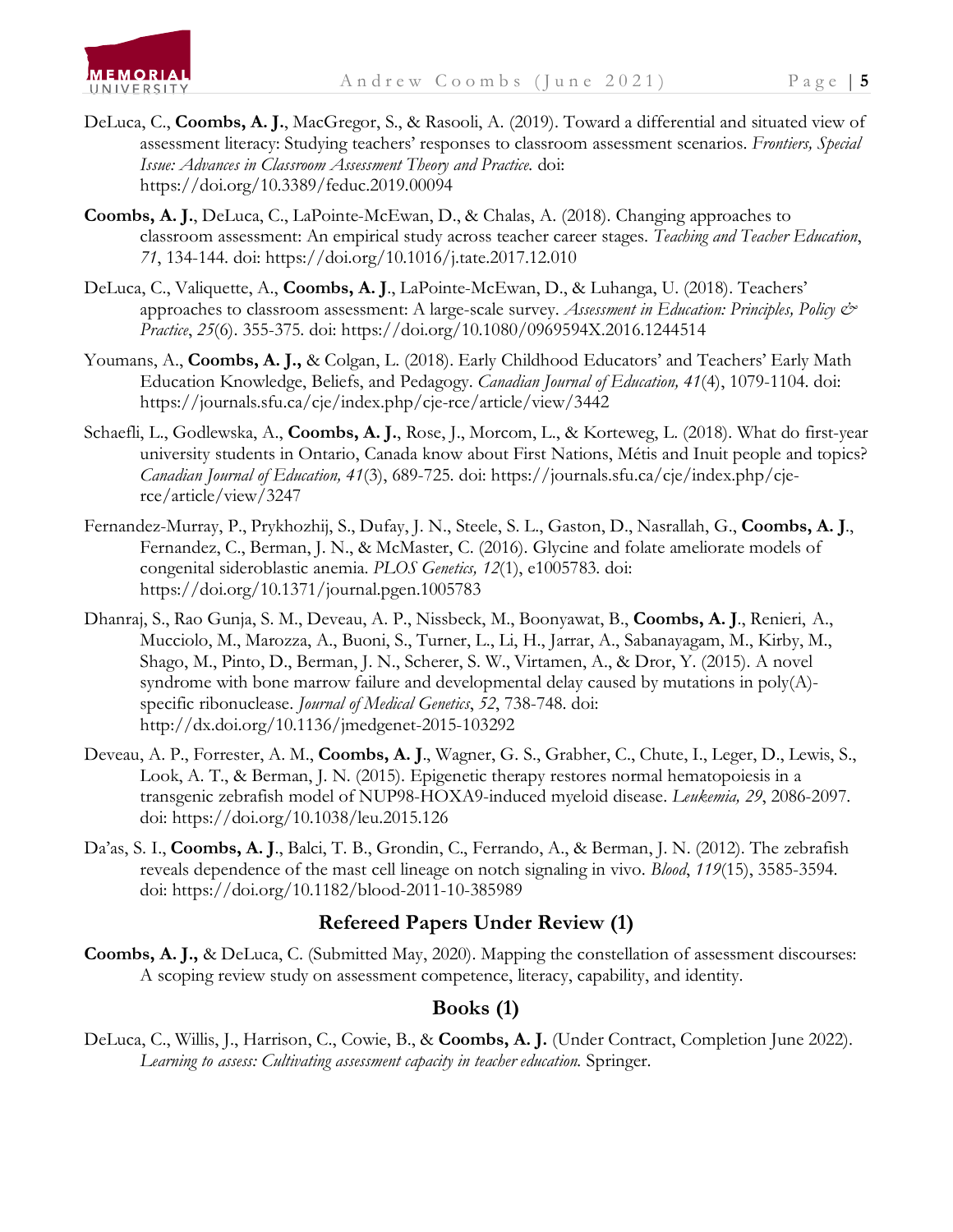

#### **Book Chapters (3)**

- Barnes, N., Fives, H. & **Coombs, A. J.** (In Press). Classroom assessment tasks as a source of motivational messages. In O'Donnell, Barnes, & Reeves (Eds.), *The Oxford Handbook of Educational Psychology* (pp.1- 84). United Kingdom: Oxford.
- MacGregor, S., & **Coombs, A. J.** (In Press). Implementing your sample strategy in an educational setting. In A. Harbaugh & U. Luhanga (Eds.), *Basic Elements of Survey Research in Education: Addressing the Problems Your Supervisor Never Told You About*. North Carolina: Information Age Publishing Inc.
- DeLuca C., **Coombs A. J.,** & Sherman A. (2018). Preparing teachers for assessment in schools: The influence of teacher educators In C. Wyatt-Smith & L. Adie (Eds.), *Innovation and Accountability in Teacher Education: Teacher Education, Learning Innovation and Accountability* (pp. 171-186). Singapore: Springer.

#### **Practitioner Articles (3)**

- Piekarski, L., **Coombs, A. J.**, & DeLuca, C. (2021). Supporting early career teachers in classroom assessment. *Canadian Teacher Magazine.* https://canadianteachermagazine.com/2021/04/21/10482/
- DeLuca, C., **Coombs, A. J.**, & Ge, J. (2019). Former à évaluer les élèves en classe: Une perspective canadienne sur les programmes de formation initiale des enseignants [Training to Assess Students in the Classroom: A Canadian Perspective on Initial Teacher Education Programs]. *Administration et Éducation*, *165*(1), 249-255. https://www.cairn.info/revue-administration-et-education-2020-1-page-249.htm
- **Coombs, A. J.**, DeLuca, C., & LaPointe-McEwan, D. (2018). Beyond trial and error: How early career teachers navigate the challenges of classroom assessment. *Education Canada, 58*(3). https://goo.gl/qJicHd

#### **Evaluative and Technical Reports (4)**

- LaPointe-McEwan, D., **Coombs, A. J.**, & Klinger, D. (2017). Bachelor of Education satisfaction survey: Key findings and recommendations. A technical report for the Faculty of Education, Queen's University, (pp. 44).
- **Coombs, A. J.** (2017). World YMCA Change Agents. A technical report for The Students Commission of Canada, (pp. 31).
- **Coombs, A. J.** (2016). OPHEA: Sexual violence prevention. A technical report for The Students Commission of Canada, (pp. 10).
- **Coombs, A. J.** (2016). YMCA Canada Young Ambassadors Program. A technical report for The Students Commission of Canada, (pp. 9).

#### **Editorials (2)**

**Coombs, A. J.** (2019). The importance of a supportive collaborative culture. *Canadian Journal for New Scholars in Education 10*(2), 5-6.

**Coombs, A. J.** (2019). 10 Years of CJNSE. *Canadian Journal for New Scholars in Education 10*(1), 1-3.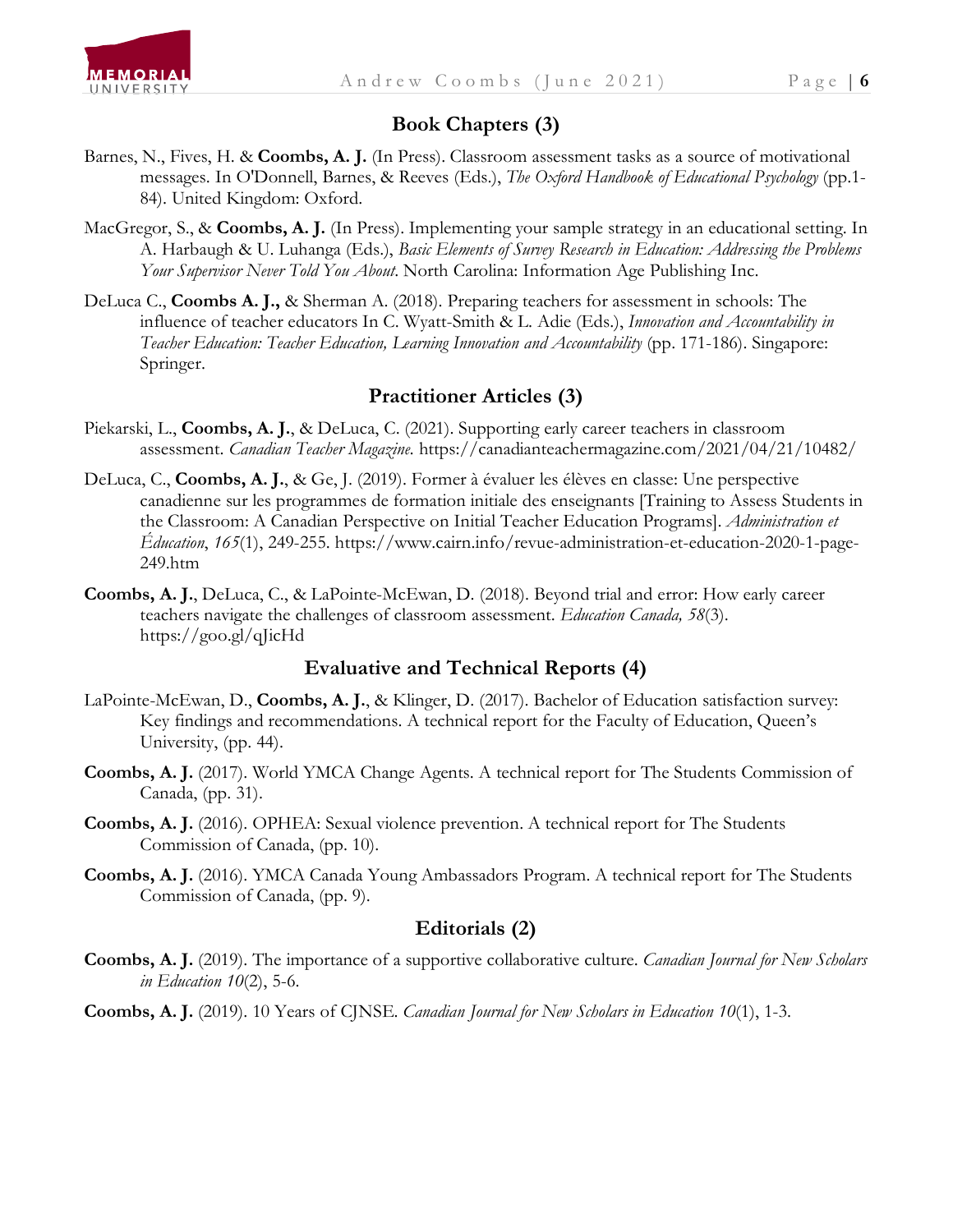

#### **Theses and Dissertations (3)**

- **Coombs, A. J.** (2021). How early career experiences shape teachers' approaches to assessment. (Unpublished Doctoral Dissertation). Queen's University, Kingston, Canada.
- **Coombs, A. J.** (2017). Teacher educators' approaches to assessment. (Unpublished Master's Thesis). Queen's University, Kingston, Canada.
- **Coombs, A. J.** (2011). Characterization of the role of notch signaling and hematopoietic stem cells on the mast cell lineage in the zebrafish. (Unpublished Honours Thesis). Dalhousie University, Halifax, Canada.

#### **Other Articles (7)**

- **Coombs, A. J.** (2020, June). How does teacher education influence teacher candidates' assessment literacy? *Research in a Nutshell, 4*(3).
- **Coombs, A. J.** (2020, January). How do teachers become assessment capable? *Research in a Nutshell, 4*(2).
- **Coombs, A. J.** (2019, January). What does math education look like for young students? *Research in a Nutshell,* 3(2).
- **Coombs, A. J.** (2018, April). What shapes teachers' approaches to assessment? *Research in a Nutshell, 2*(3).
- **Coombs, A. J.** (2018, April). My path to graduate school. *Queen's University*: *Student Experiences*. http://educ.queensu.ca/student-experiences-my-path-graduate-school
- **Coombs, A. J.** (2017). The impact of cognitive architecture and cognitive load theory on classroom assessment. *Graduate Student Symposium Selected Papers, 11*, 117-129.
- **Coombs, A. J.** (2008, October 10th). Russia Plays for Power. *Dalhousie Gazette*, pp. 7.

#### **Conference Presentations (28)**

- Rickey, N., **Coombs, A. J.**, DeLuca, C., & Baidoo-Anu, D. (April, 2021). Classroom Assessment and Student Mobility: Comparing Teachers' Assessment Approaches in the U.S., China, and Canada. Roundtable presentation at the American Educational Research Association, Virtual Conference.
- Tejpar, S., Silver, K., Rickey, N., **Coombs, A. J.**, & DeLuca, C. (March, 2021). Examining the intersection between teachers' assessment fairness and attitudes towards inclusion. Poster presentation at the Council for Exceptional Children Convention, Virtual Conference.
- Schneider, C., DeLuca, C., Pozas, M., & **Coombs, A. J.** (September, 2020). Do student teachers' personality features impact perceptions and preferences concerning educational assessment? A study on Canadian and German teacher candidates. Paper presented at the European Conference for Educational Research, Glasgow, Scotland. (Conference canceled).
- DeLuca, C., Willis, J., Cowie, B., Harrison, C., **Coombs, A. J.,** & Gibson, A. (June, 2020). Cultivating Assessment Capacity in Teacher Education: Toward a Theoretical Framework. Paper presentation at the Joint SIG1 (Assessment & Evaluation) and SIG4 (Higher Education) Conference, Cadiz, Spain. (Conference cancelled).
- **Coombs, A. J.**, Rickey, N., & DeLuca, C. (May, 2020). Assessment cultures as a challenge to student mobility: A cross-cultural comparison of teachers' approaches to assessment. Paper Presentation at the Canadian Society for the Study of Education, London, Canada. (Conference cancelled).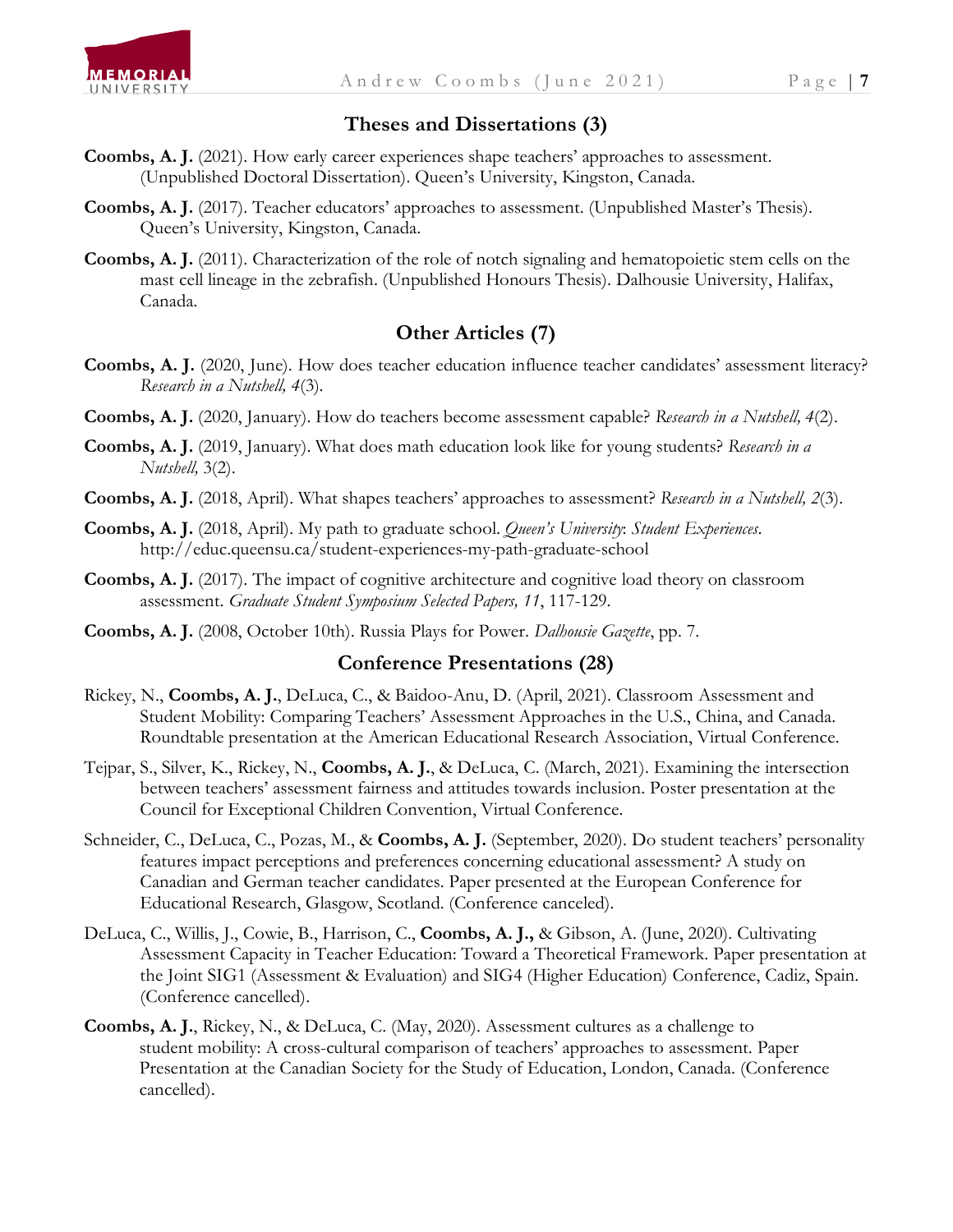

- **Coombs, A. J.**, Baidoo-Anu, D., & DeLuca, C. (May, 2020). Canadian teachers' approaches to assessment. Paper Presentation at the Canadian Society for the Study of Education, London, Canada. (Conference cancelled).
- DeLuca, C., Willis, J., Cowie, B., Harrison, C., & **Coombs, A. J.** (April, 2020). Preparing assessment capable teachers: A multi-dimensional framework for initial teacher learning in assessment. Paper presentation at the American Educational Research Association, San Francisco, United States. (Conference cancelled).
- DeLuca, C., & **Coombs, A. J.** (December, 2019). Assessment education across the Canadian landscape: An analysis of pre-service program courses and teacher educator practices. Paper Presentation at the Australia Association for Research in Education Conference, Brisbane, Australia.
- Barnes, N., DeLuca, C., **Coombs, A. J.**, Gareis, C., & Uchiyama, K. (September, 2019). Pre-service Teachers' Approaches to the Importance of Providing Formative Feedback to Students. Paper Presentation at the National Council on Measurement in Education 2<sup>nd</sup> Annual Special Conference on Classroom Assessment, Boulder, United States.
- **Coombs, A. J.,** Ge, J., & DeLuca, C. (June, 2019). How teacher educators operationalize assessment policies. Paper Presentation at the Canadian Society for the Study of Education, Vancouver, Canada.
- **Coombs, A. J.,** DeLuca, C., & MacGregor, S. (June, 2019). Teacher candidates' approaches to assessment: A latent class analysis. Paper Presentation at the Canadian Society for the Study of Education, Vancouver, Canada.
- **Coombs, A. J.,** Lorenz, D., DeLuca, C., & Winchester, I. (June, 2019). Navigating the hidden curriculum of the peer review process. Panel presentation at the Canadian Society for the Study of Education, Vancouver, Canada.
- Bozek, E., & **Coombs, A. J.** (June, 2019). Do chronic health conditions influence adolescents' risk taking behaviours. Poster presentation at the Canadian Society for the Study of Education, Vancouver, Canada.
- Gareis, C. R., **Coombs, A. J.,** Barnes, N., DeLuca, C., & Uchiyama, M. (April, 2019). Assessment literacy development: Exploring the influence of assessment courses and student teaching on beginning teachers. Roundtable presentation at the American Educational Research Association, Toronto, Canada.
- DeLuca, C., & **Coombs, A. J.** (April, 2019). From sea to sea: Assessment education across Canadian preservice programs. Paper presentation at the American Educational Research Association, Toronto, Canada.
- Bozek, E., & **Coombs, A. J.** (April, 2019). Risk taking behaviours of Canadian Adolescents with chronic health conditions. Poster presentation at the American Educational Research Association, Toronto, Canada.
- Henderson, G., Beach, P., & **Coombs, A. J.** (April, 2019). This little piggy went banking: Elementary teachers' perceptions of financial literacy education. Poster presentation at the American Educational Research Association, Toronto, Canada.
- **Coombs, A. J.,** DeLuca, C., & MacGregor, S. (October, 2018). Teacher candidates' approaches to assessment: homogeneous population or discrete classes. Paper presented at the Consortium for Research on Educational Assessment and Teaching Effectiveness, Williamsburg, United States.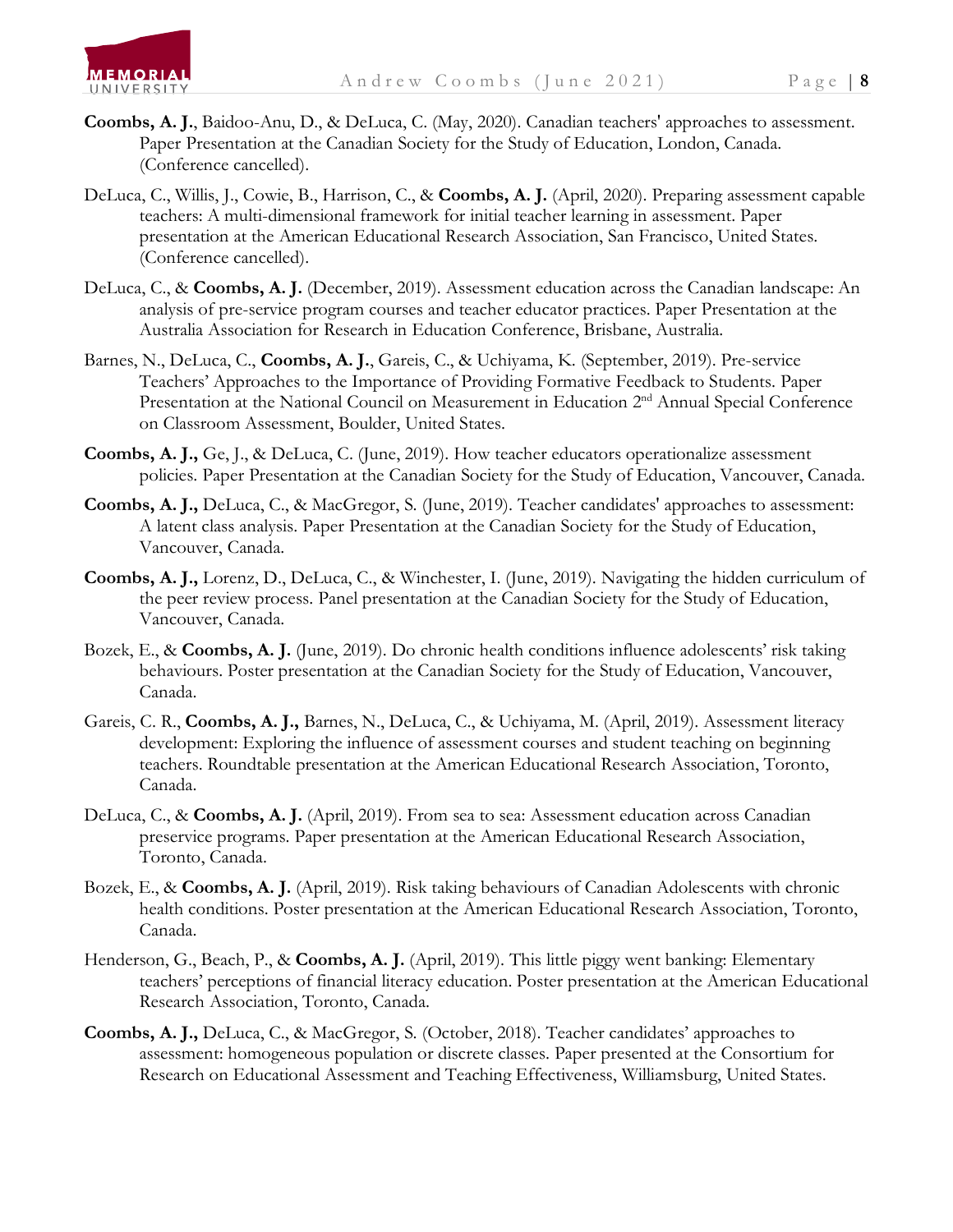

- **Coombs, A. J.,** Gareis, C., DeLuca, C., Uchiyama, K., & Barnes, N. (October, 2018). Exploring the influence of assessment education and student teaching on teacher candidates' assessment literacy. Paper presented at the Consortium for Research on Educational Assessment and Teaching Effectiveness, Williamsburg, United States.
- Schneider, C., DeLuca, C., **Coombs, A. J.**, & Pozas, M. (September, 2018). Exploring the structure and the foundations of assessment literacy: A cross-cultural comparison of German and Canadian Student Teachers. Paper presented at the European Conference for Educational Research, Bolzano, Italy.
- **Coombs, A. J.** (October, 2017) Teacher educators' approaches to assessment. Paper presented at the Consortium for Research on Educational Assessment and Teaching Effectiveness, Virginia Beach, United States.
- **Coombs, A. J.**, DeLuca, C., LaPointe-McEwan, D., Chalas, A., & Luhanga, U. (May, 2017). Examining variability in teachers' approaches to assessment. Paper presentation at the Canadian Society for the Study of Education, Toronto, Canada.
- **Coombs, A. J.** (May, 2017). Examining teacher educators' approaches to assessment. Roundtable presentation at the Canadian Society for the Study of Education, Toronto, Canada.
- DeLuca, C., **Coombs, A. J.**, LaPointe-McEwan, D., & Chalas, A. (April, 2017). Changing approaches to classroom assessment: An empirical study across teacher career stages. Paper presentation at the American Educational Research Association Conference, San Antonio, United States.
- DeLuca, C., LaPointe-McEwan, D., Valiquette, A., & **Coombs, A. J.** (April, 2016). Exploring teachers' approaches to classroom assessment: An instrument development study. Paper presentation at the American Evaluation Research Association Conference. Washington, United States.
- DeLuca, C., LaPointe-McEwan, D., Valiquette, A., & **Coombs, A. J.** (November, 2016). Exploring teachers' approaches to classroom assessment: An instrument development study. Paper presentation at the Association for Educational Assessment – Europe. Limassol, Cyprus.
- **Coombs, A. J.** (May, 2016). The impact of cognitive architecture and cognitive load theory on classroom assessment. Poster presentation at the Canadian Society for the Study of Education, Calgary, Canada.
- DeLuca, C., LaPointe-McEwan, D., Valiquette, A., **Coombs, A. J.**, Chalas, A. (May, 2016). Measuring teachers' approaches to assessment: An instrument development study. Paper presentation at the Canadian Society for the Study of Education, Calgary, Canada.

Conference presentations at non-educational research conferences are not listed  $(n=33)$ .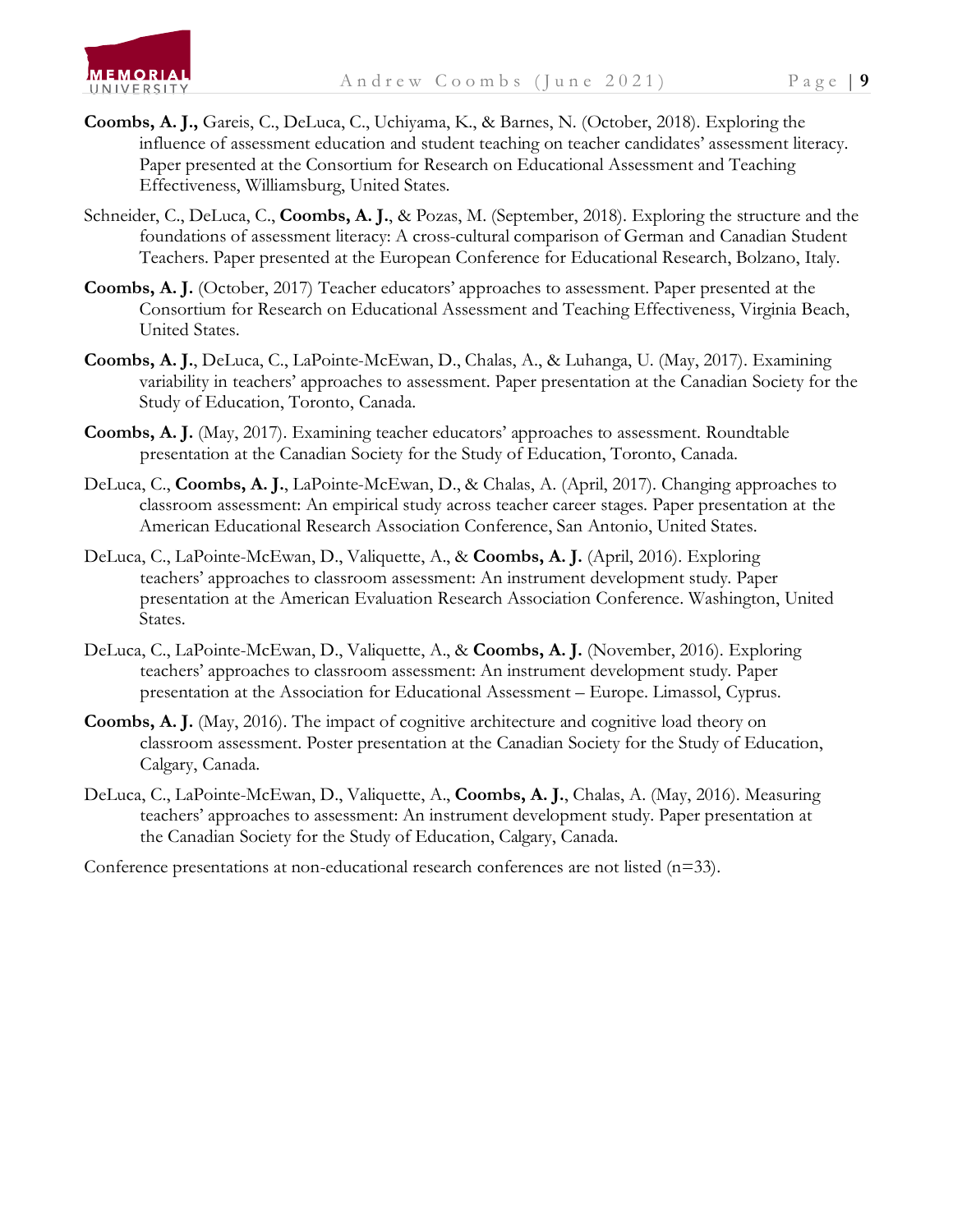

#### **Current Research Projects**

| $2021 -$<br>present | Co-Investigator: Review and Analysis of Education Policy Trajectories in Newfoundland<br>& Labrador                                                                                                              |
|---------------------|------------------------------------------------------------------------------------------------------------------------------------------------------------------------------------------------------------------|
|                     | Investigators: Dr. Christine Arnold, Dr. Joelle Rodway, Dr. Gerald Galway, Dr. John<br>Hoben, Dr. Leslie Redmond & Dr. Andrew Coombs (Memorial University)                                                       |
|                     | Funding: Research and Development Grant, Memorial University; Seed Fund Grant (under<br>review), Memorial University)                                                                                            |
|                     | Methods: policy analyses                                                                                                                                                                                         |
| $2021 -$<br>present | <b>Principal Investigator</b> : Exploring Parental Attitudes Towards Classroom Assessment<br>Co-Investigators: Dr. Joelle Rodway (Memorial University)<br>$\bullet$                                              |
|                     | Funding: Seed Fund Grant (under review), Memorial University)<br>$\bullet$<br>Methods: surveys, interviews, analyses of social media interactions (NodeXL)<br>$\bullet$                                          |
| $2021 -$<br>present | Co-Investigator: Planning for Classroom Assessment in the Post-Covid-19 Era<br>Principal Investigators: Dr. Joelle Rodway (Memorial University)                                                                  |
|                     | Funding: Social Science and Humanities Research Council (SSHRC), Partnership Engage Grant<br>$\bullet$<br>(under review)                                                                                         |
|                     | Methods: surveys, focus groups                                                                                                                                                                                   |
| $2017 -$<br>present | Project Manager: Preparing Teachers for the Age of Accountability: An International<br>Partnership for Enhancing Teacher Education in Assessment                                                                 |
|                     | Investigators: Dr. Christopher DeLuca (Queen's University), Dr. Bronwen Cowie<br>(University of Waikato), Dr. Jill Willis (Queensland University of Technology), & Dr.<br>Chris Harrison (King's College London) |
|                     | Funding: Social Science and Humanities Research Council (SSHRC), Partnership Development<br>Grant                                                                                                                |
|                     | Methods: surveys, interviews, document analysis, autobiographical reflections<br>$\bullet$                                                                                                                       |
|                     | Role: Contributed to study design, data collection and analysis, manuscript and book<br>$\bullet$<br>preparation, and coordinated research team meetings                                                         |
|                     | Outputs: 1 peer reviewed manuscript and 1 book (in preparation)<br>$\bullet$                                                                                                                                     |
|                     | Previous Research Projects                                                                                                                                                                                       |

#### **Previous Research Proje**

| 2017 – 2021 Primary Investigator: How Early Career Experiences Shape Teachers' Approaches to |
|----------------------------------------------------------------------------------------------|
| Assessment                                                                                   |

- Funding: *Social Science and Humanities Research Council (SSHRC) Joseph-Armand Bombardier CGS Doctoral Scholarship; Ontario Graduate Scholarship; Tri-Agency Recipient Recognition Award*
- Methods: surveys, interviews, document analysis
- Outputs: 4 peer-review publications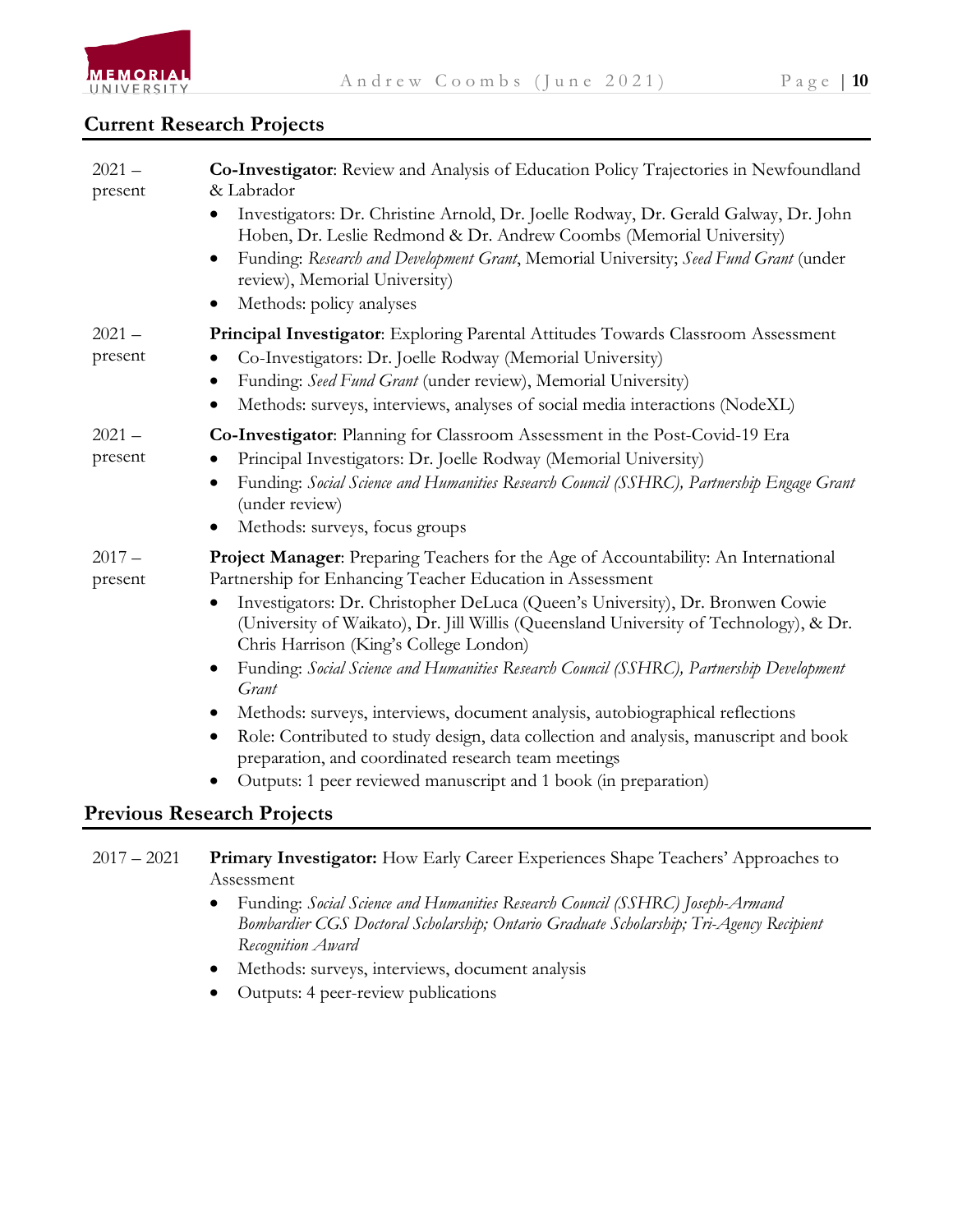

- 2020 2021 **Research Assistant:** Maximizing our investment in Canadian education: Strengthening student outcomes through a national research-practice network for teacher professional learning
	- Principal Investigator: Dr. Christopher DeLuca (Queen's University)
	- Co-Applicants: Dr. Liying Cheng (Queen's University), Dr. Amanda Cooper (Queen's University), Dr. Michelle Searle (Queen's University), Dr. Saad Chahine (Queen's University), Dr. Kristy Timmons (Queen's University), Dr. Joelle Rodway-Marci (Memorial University), Dr. Judy Halbert (Networks of Inquiry and Innovation), Dr. Lorna Earl (Canadian Assessment for Learning Network), Dr. Lori Jeschke (Prairie Spirit School Division), & Dr. Carol Campbell (University of Toronto).
	- Funding: *Social Science and Humanities Research Council (SSHRC), Partnership Grant, Stage 1*
	- Role: Contributed to writing and submission of Stage 2 application
	- Outputs: *SSHRC Partnership Grant, Stage 2* application
- 2018 2020 **Research Assistant**: This Little Piggy Went Banking: Examining Conflicts of Interest in Financial Literacy Education Resources for Elementary School Teachers
	- Principal Investigator: Dr. Pamela Beach & Dr. Gail Henderson (Queen's University)
	- Funding: *Social Science and Humanities Research Council (SSHRC), Insight Grant*
	- Method: survey
	- Role: quantitative analysis and manuscript preparation
	- Outputs: 1 peer-reviewed manuscript
- 2018 **Research Assistant:** Maximizing our investment in Canadian education: Strengthening student outcomes through a national research-practice network for teacher professional learning
	- Principal Investigator: Dr. Christopher DeLuca (Queen's University)
	- Co-Applicants: Dr. Amanda Cooper (Queen's University), Dr. Joelle Rodway (Memorial University), Dr. Judy Halbert (Networks of Inquiry and Innovation), Dr. Lorna Earl (Canadian Assessment for Learning Network), Dr. Carol Campbell (University of Toronto), Dr. Don Klinger (University of Waikato), & Dr. Liying Cheng (Queen's University).
	- Funding: *Social Science and Humanities Research Council (SSHRC), Partnership Grant, Stage 1*
	- Role: Contributed to writing and submission of Stage 2 application
	- Outputs: *SSHRC Partnership Grant, Stage 2* application
- 2017 2021 **Project Manager**: Examining the Impact of Canadian and German Teacher Education Programs on Teachers' Assessment Literacy
	- Principal Investigators: Dr. Christopher DeLuca (Queen's University) & Dr. Christoph Schneider (University of Trier)
	- Method: survey
	- Role: Contributed to study design, data collection and quantitative analysis, manuscript preparation, and coordinated research team meetings
	- Outputs: 2 peer-reviewed manuscripts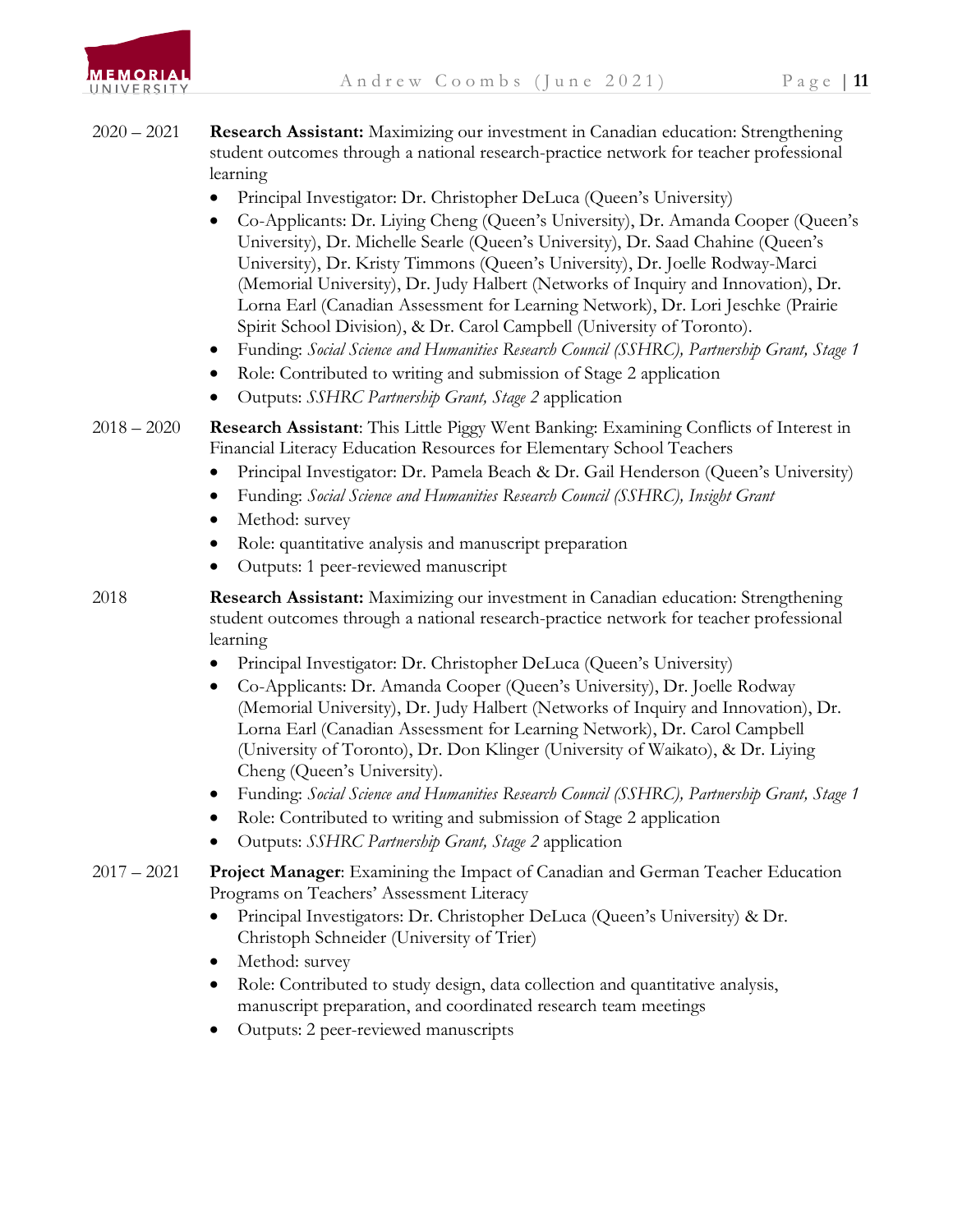

| $2017 - 2020$ | Project Manager: A Sociocultural Perspective on American Teachers' Assessment<br>Literacy<br>Principal Investigators: Dr. Christopher DeLuca (Queen's University), Dr. Nicole<br>$\bullet$<br>Barnes (Montclair State University), Dr. Chris Gareis (College of William & Mary), &<br>Dr. Kay Uchiyama (University of West Florida)<br>Methods: survey<br>$\bullet$<br>Role: Contributed to study design, data collection and quantitative analysis,<br>$\bullet$<br>manuscript preparation, and coordinated research team meetings<br>Outputs: 1 peer-reviewed manuscript<br>$\bullet$ |
|---------------|-----------------------------------------------------------------------------------------------------------------------------------------------------------------------------------------------------------------------------------------------------------------------------------------------------------------------------------------------------------------------------------------------------------------------------------------------------------------------------------------------------------------------------------------------------------------------------------------|
| 2017          | <b>Research Assistant:</b> Constructing an Integrated Assessment Framework for Play-Based<br>Kindergarten<br>Principal Investigators: Dr. Christopher DeLuca (Queen's University), Dr. Angela Pyle<br>(Ontario Institute of Technology)<br>Funding: Social Science and Humanities Research Council (SSHRC), Insight Grant<br>$\bullet$<br>Method: video-recording of ECE and kindergarten teachers' assessment practices<br>$\bullet$<br>during classroom play, focus groups, and interviews<br>Role: In-class observations and video recording<br>$\bullet$                            |
| $2016 - 2017$ | <b>Quantitative Consultant:</b> Sharing the Stories (Student's Commission of Canada)<br>Clients: YMCA Canada, Ontario Physical and Health Association<br>$\bullet$<br>Method: Survey and interviews<br>$\bullet$<br>Role: Quantitative data analysis and report preparation<br>$\bullet$<br>Output: 3 technical reports<br>$\bullet$                                                                                                                                                                                                                                                    |
| $2015 - 2017$ | Principal Investigator: Teacher Educators' Approaches to Assessment<br>Funding: Social Sciences and Humanities Research Council (SSHRC), Joseph-Armand<br>$\bullet$<br>Bombardier Canada Graduate Scholarship; Ontario Graduate Scholarship; Tri-Agency Recipient<br>Recognition Award; Queen's Graduate Award<br>Output: 1 peer-reviewed manuscript, 1 book chapter, and 1 practitioner article<br>$\bullet$                                                                                                                                                                           |
| $2015 - 2017$ | <b>Research Assistant:</b> Approaches to Classroom Assessment Inventory<br>Principal Investigator: Dr. Christopher DeLuca (Queen's University)<br>$\bullet$<br>Funding: Social Sciences and Humanities Research Council (SSHRC), Insight Grant<br>$\bullet$<br>Method: Survey<br>$\bullet$<br>Role: Quantitative analysis and manuscript preparation<br>$\bullet$<br>Outputs: 4 peer-reviewed manuscripts<br>$\bullet$                                                                                                                                                                  |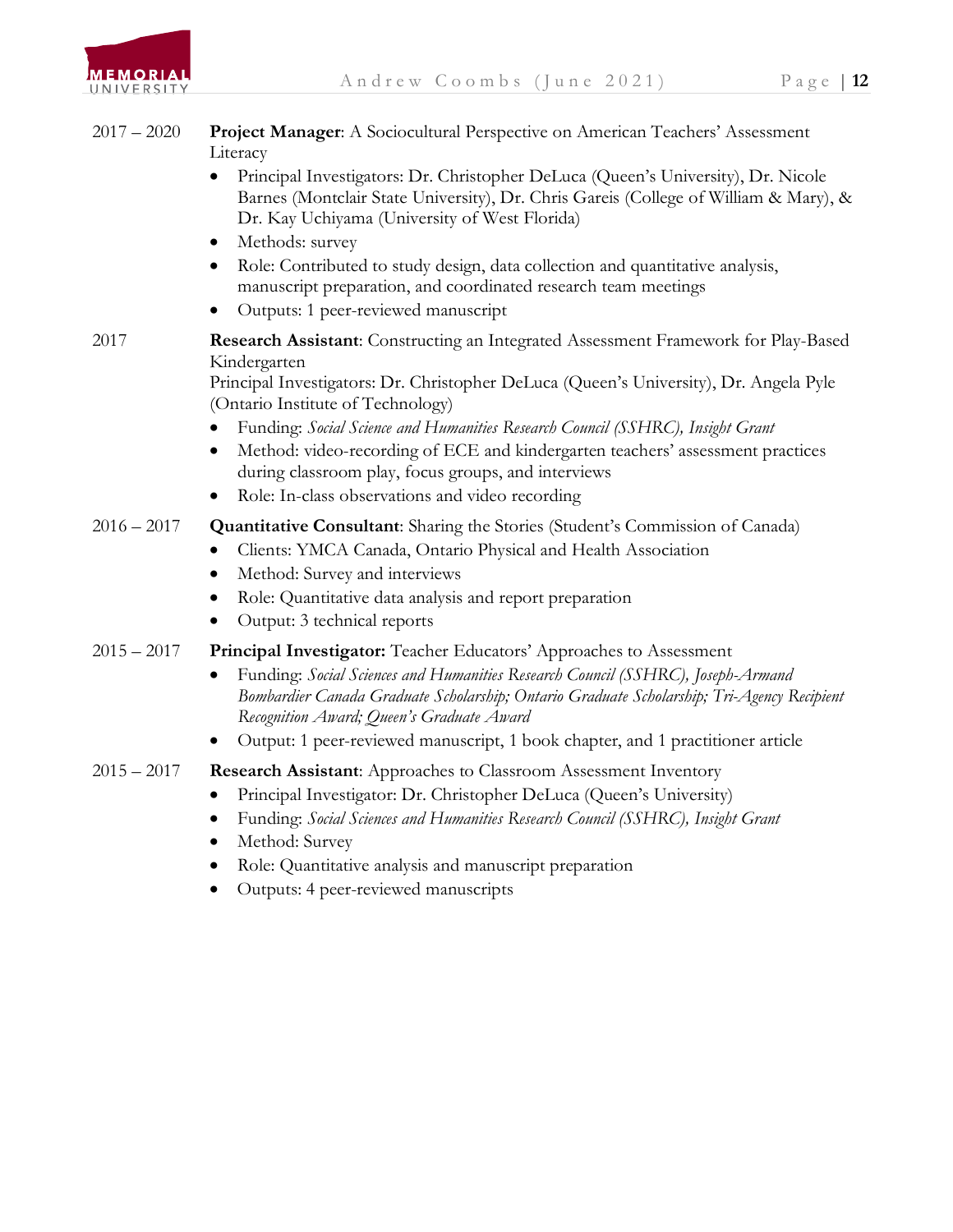

## **Teaching Experience**

## **Higher Education Teaching (Instructor)**

#### **Undergraduate**

| 2018                      | FOUN 101: Foundations of Assessment, Queen's University<br>Co-instructed 599 students with a team of eight graduate student teaching assistants<br>$\bullet$<br>Topics covered included: purposeful classroom assessment; how to enact fair<br>٠<br>assessment practices; the design, use, and scoring of rubrics; performance<br>assessments; item and test construction; formative assessment practices; and grading<br>and reporting. |
|---------------------------|------------------------------------------------------------------------------------------------------------------------------------------------------------------------------------------------------------------------------------------------------------------------------------------------------------------------------------------------------------------------------------------------------------------------------------------|
|                           | <b>Higher Education Teaching (Teaching Assistant)</b>                                                                                                                                                                                                                                                                                                                                                                                    |
| Graduate                  |                                                                                                                                                                                                                                                                                                                                                                                                                                          |
| 2019                      | EDUC 892: Quantitative Methods, Queen's University<br>Provided in-class support to M.Ed. and Ph.D. students $(\sim 20$ students)                                                                                                                                                                                                                                                                                                         |
| Undergraduate             |                                                                                                                                                                                                                                                                                                                                                                                                                                          |
| 2020                      | PROF 501: Building a Professional Career as a Teacher, Queen's University<br>Assessed student assignments and provided in-class support (~500 students)                                                                                                                                                                                                                                                                                  |
| 2020                      | CURR 386: Numeracy (Primary/Junior), Queen's University<br>Assessed student assignments and provided in-class support (~80 students)                                                                                                                                                                                                                                                                                                     |
| 2019, 2017,<br>2016, 2015 | FOUN 101: Foundations of Assessment, Queen's University<br>Instructed one, two, or four tutorial sections (~40 students per section; number of<br>$\bullet$<br>sections varied by year), and assessed student assignments                                                                                                                                                                                                                |
| 2019, 2016                | FOUN 100: Psychological Foundations of Education, Queen's University<br>Instructed one or two tutorial sections (~40 students per section; number of sections<br>varied by year) and assessed student assignments                                                                                                                                                                                                                        |
| 2018, 2017,<br>2016       | CURR 384: Literacy and Numeracy, Queen's University<br>Assessed student assignments, guided lessons, provided in-class support (~40)<br>$\bullet$<br>students) and assessed student assignments                                                                                                                                                                                                                                          |
| 2017                      | PROF 500: Supporting Learning Skills, Queen's University<br>Assessed student assignments and provided in-class support (~500 students)<br>$\bullet$                                                                                                                                                                                                                                                                                      |
| 2013                      | EDUC 5442: Teaching English as a Second Language, Mount Saint Vincent<br>University                                                                                                                                                                                                                                                                                                                                                      |
|                           | Assisted in revising syllabus and evaluated assignments (~20 students)<br>$\bullet$                                                                                                                                                                                                                                                                                                                                                      |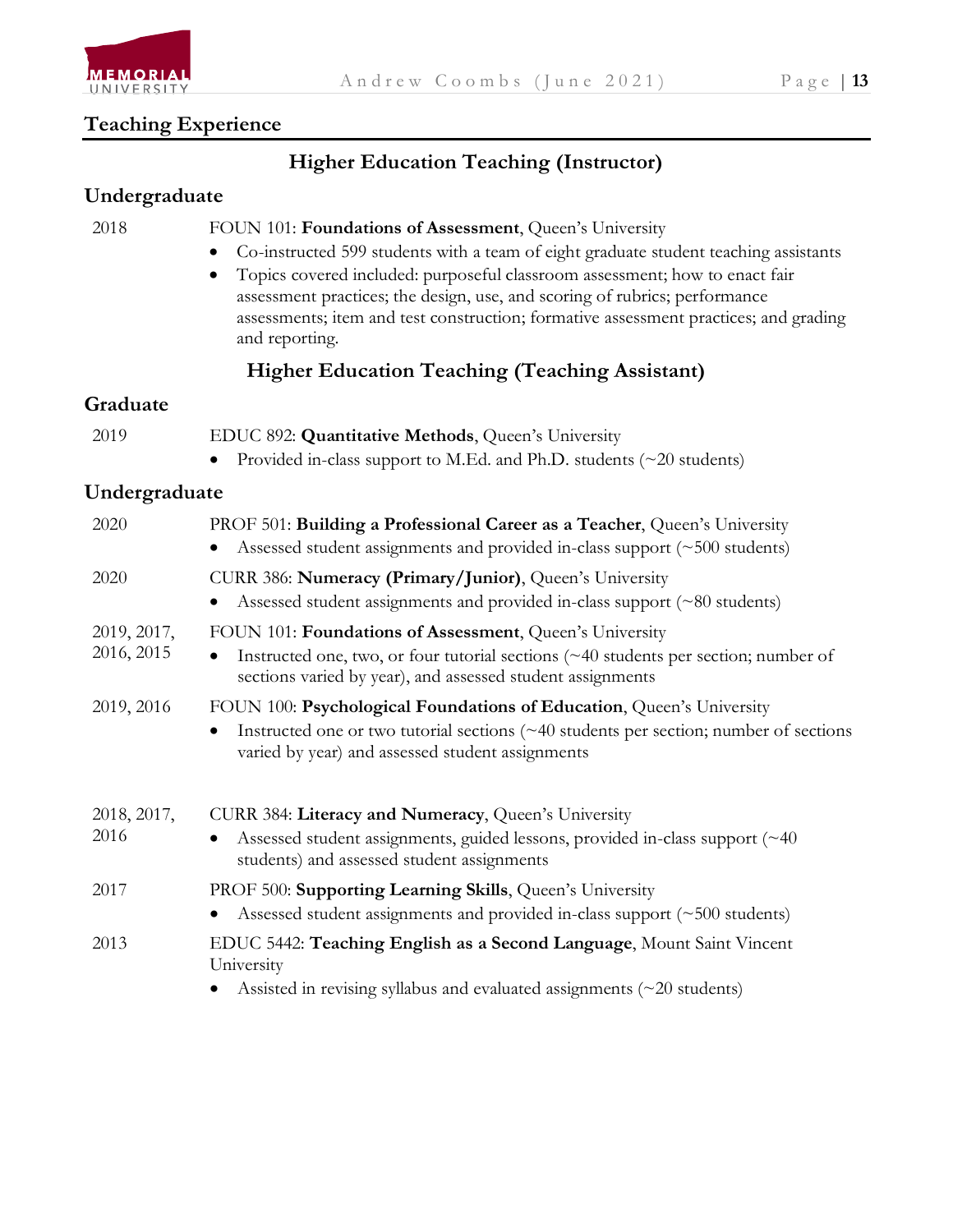

#### **Invited Lectures**

#### **Graduate**

| 2021          | Probability or non-probability, that is the question: An introduction to survey |
|---------------|---------------------------------------------------------------------------------|
|               | design and sampling                                                             |
|               | MSL 2302H, OISE, University of Toronto                                          |
| 2021          | <b>Survey Research: From Design to Dissemination</b>                            |
|               | CLT 30001, OISE, University of Toronto                                          |
| 2019          | <b>Foundations of Reliability</b>                                               |
|               | EDUC 940, Queen's University                                                    |
| 2018          | <b>Classroom Assessment Research</b>                                            |
|               | EDUC 809, Queen's University                                                    |
| Undergraduate |                                                                                 |
| 2020          | <b>Classroom Assessment</b>                                                     |
|               | PROF 310 (Aboriginal Teacher Education Program), Queen's University             |
| 2020          | Academic Research and Conferences: Tips and Tricks                              |
|               | EDUC 805, Queen's University                                                    |
| 2019          | Test and Item Design for K-12 Teachers                                          |
|               | FOUN 101, Queen's University                                                    |
| 2019          | <b>Classroom Assessment for English Language Learners</b>                       |

 PROF 506, Queen's University 2019 **Understanding How Your Teaching Experience Have Shaped your Approach to Assessment**

FOCI 210, Queen's University

- 2019 **How Policy Shapes Teachers' Approaches to Assessment** EDST 210, Queen's University
- 2019 **Exploring your Approaches to Assessment** EDST 210, Queen's University
- 2017 **Classroom Assessment** PROF 310, Queen's University

### **General Public**

| 2018 | The Promise and Peril of Global Data Collection                   |
|------|-------------------------------------------------------------------|
|      | 4 <sup>th</sup> Annual Data Day, Queen's University               |
| 2018 | <b>Diversity of Voices</b>                                        |
|      | Celebrating Graduate Studies, City of Kingston/Queen's University |
| 2015 | Journey of Hope                                                   |
|      | Leukemia and Lymphoma Society of Canada, Halifax                  |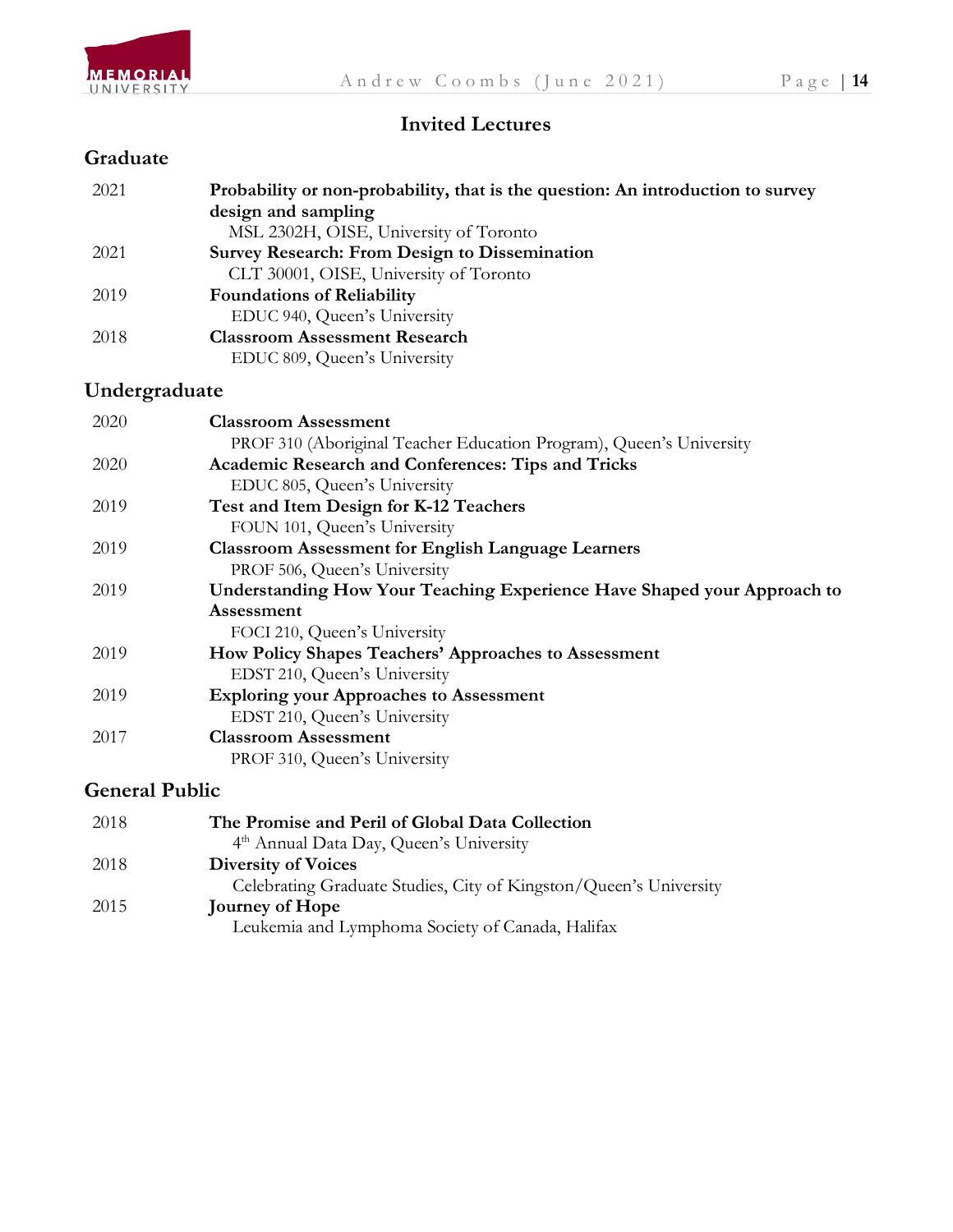

## **Workshops**

### **Graduate**

| 2021          | How to prepare for your comprehensive exams                                        |  |  |
|---------------|------------------------------------------------------------------------------------|--|--|
|               | Faculty of Education, Queen's University                                           |  |  |
| 2020          | <b>Statistically Significant or Practically Significant?</b>                       |  |  |
|               | Statistical Teaching and Training for Students (S.T.A.T.S.), Queen's University    |  |  |
| 2020          | Setting up for Success in Assessment & Evaluation Research                         |  |  |
|               | Faculty of Education, Queen's University                                           |  |  |
| 2020          | <b>Latent Class Analysis Crash Course</b>                                          |  |  |
|               | Statistical Teaching and Training for Students (S.T.A.T.S.), Queen's University    |  |  |
| 2018          | Demystifying Statistics: So you have data, now what?                               |  |  |
|               | Statistical Teaching and Training for Students (S.T.A.T.S.), Faculty of Education, |  |  |
|               | Queen's University                                                                 |  |  |
| 2017          | The Ins and Outs of Conferences                                                    |  |  |
|               | Rosa Bruno-Jofre Symposium, Queen's University                                     |  |  |
| 2016          | How to Create and Present a Conference Poster                                      |  |  |
|               | Rosa Bruno-Jofre Symposium, Queen's University                                     |  |  |
| Undergraduate |                                                                                    |  |  |
|               |                                                                                    |  |  |
| 2020          | <b>Accommodating and Modifying Assessment</b>                                      |  |  |
|               | Practical Assessment Strategies Series, Faculty of Education, Queen's University   |  |  |
| 2020          | <b>Answering Your Frequently Asked Classroom Assessment Questions</b>              |  |  |
|               | Practical Assessment Strategies Series, Faculty of Education, Queen's University   |  |  |
| 2018          | <b>Contemporary Classroom Assessment</b>                                           |  |  |
|               | Concurrent Education Association, Queen's University                               |  |  |
|               | K-12 Classroom Teaching                                                            |  |  |
| 2014, 2011    | <b>Substitute Teacher</b>                                                          |  |  |
|               | Armbrae Academy, Halifax, Nova Scotia, Canada                                      |  |  |
|               | Fulfilled regular duties of full-time teacher                                      |  |  |
| 2013          | <b>Elementary Teacher</b> (Practicum)                                              |  |  |
|               | Armbrae Academy, Halifax, Nova Scotia, Canada                                      |  |  |
|               | Grade 3 class with 15 students, 3 advanced mathematics students                    |  |  |
|               |                                                                                    |  |  |
| $2012 - 2013$ | <b>Elementary Teacher</b> (Practicum)                                              |  |  |
|               | South Woodside Elementary School, Dartmouth, Nova Scotia, Canada                   |  |  |
|               | Grade 5 class with 20 students and Grade 4 class with 27 students                  |  |  |
|               |                                                                                    |  |  |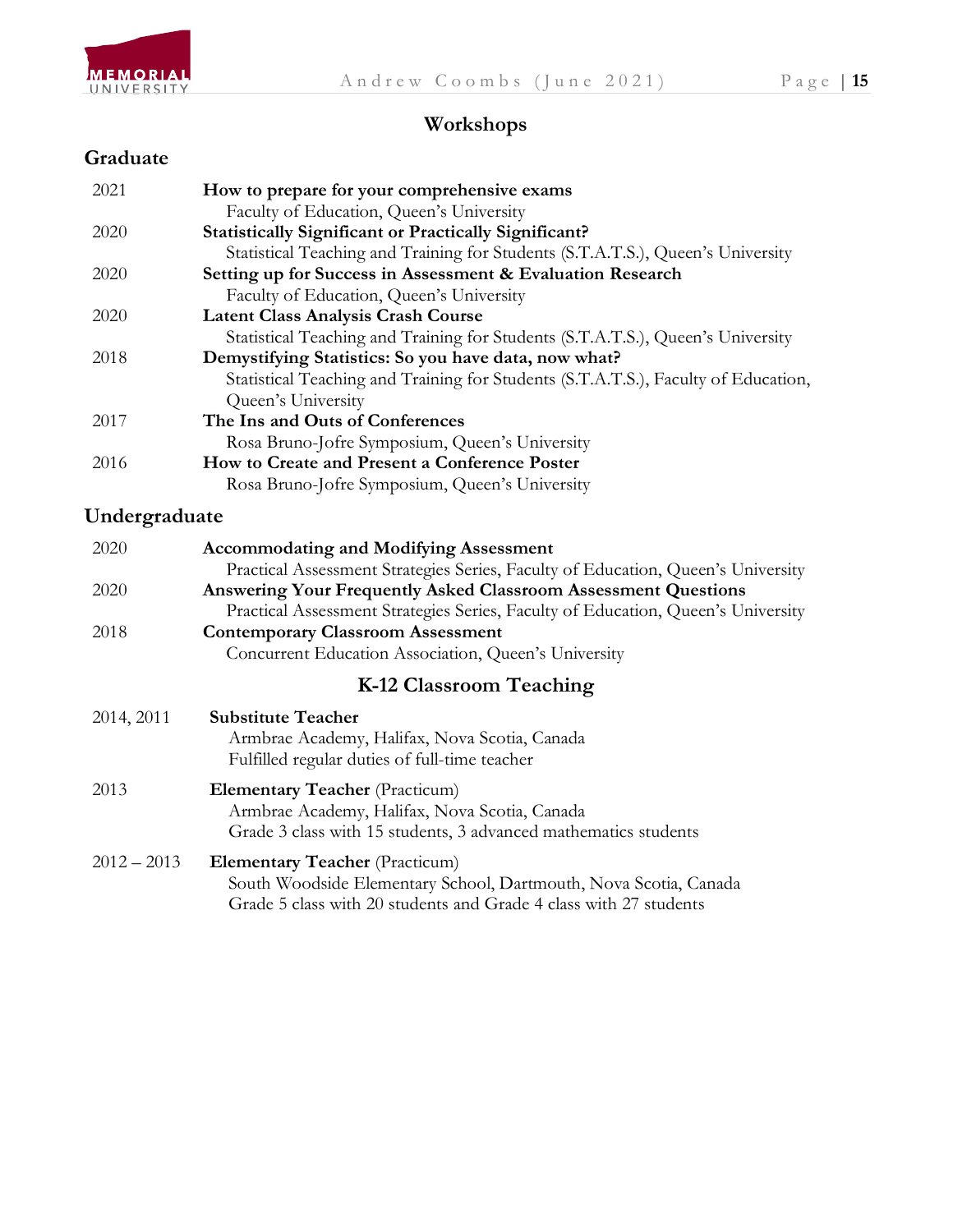

## **Non-Classroom Teaching**

| $2009 - 2015$ | <b>Pediatric Oncology Research Associate</b><br>Berman Laboratory/IWK Health Centre, Halifax, Nova Scotia, Canada<br>Interim lab manager (2011, 2013) and trained new lab members (Post-Doctoral, PhD,<br>Master's, undergraduate Honours, and undergraduate co-operative education students) |
|---------------|-----------------------------------------------------------------------------------------------------------------------------------------------------------------------------------------------------------------------------------------------------------------------------------------------|
| $2014 - 2015$ | <b>Red Cross First Aid Instructor</b><br>Canadian Red Cross, Dartmouth, Nova Scotia, Canada<br>Instructed Emergency, Standard, and Health Care Professional First Aid                                                                                                                         |
| $2014 - 2015$ | Halifax Grammar School Science Fair Mentor<br>Halifax Grammar School, Halifax, Nova Scotia, Canada<br>Mentored three Grade 8 students who went on to Winner the Halifax Grammar<br>School Science Fair and receive the Medal of Excellence at the Halifax Sci-Tech Expo                       |
| 2012          | Atlantic Region Women in Science and Engineering Camp Organizer<br>Women in Science and Engineering, Halifax, Nova Scotia, Canada<br>Created camp schedule and helped to design lesson plans and activities                                                                                   |
| Service       |                                                                                                                                                                                                                                                                                               |

### **Editorships**

| $2021$ – present | Editorial Advisory Board Member, Canadian Journal of Education        |
|------------------|-----------------------------------------------------------------------|
| 2019             | Managing Editor, <i>Canadian Journal of New Scholars in Education</i> |
| 2018             | Associate Editor, Canadian Journal of New Scholars in Education       |
| $2016 - 2018$    | Founder & Managing Editor, Research in a Nutshell                     |
| $2015 - 2017$    | Editor, Graduate Student Symposium Selected Papers                    |

### **Peer Review Activities**

### **Academic Manuscripts**

| Teaching $\mathcal{Q}$ Teacher Education (n=4)  |
|-------------------------------------------------|
| Social Science Research $(n=1)$                 |
| $Heliyon (n=1)$                                 |
| Alberta Journal of Educational Research $(n=2)$ |
| Journal of Teaching and Learning $(n=1)$        |
| The Teacher Educator $(n=6)$                    |
| Educational Assessment $(n=2)$                  |
| Educational Psychology Review $(n=1)$           |
| $SAGE$ Open (n=1)                               |
| Studies in Educational Evaluation $(n=4)$       |
| Teaching Education $(n=1)$                      |
| Disease Models $\mathcal{Q}$ Mechanisms (n=1)   |
| $Experimental\ Hematology$ (n=1)                |
| $BioTechniques (n=1)$                           |
|                                                 |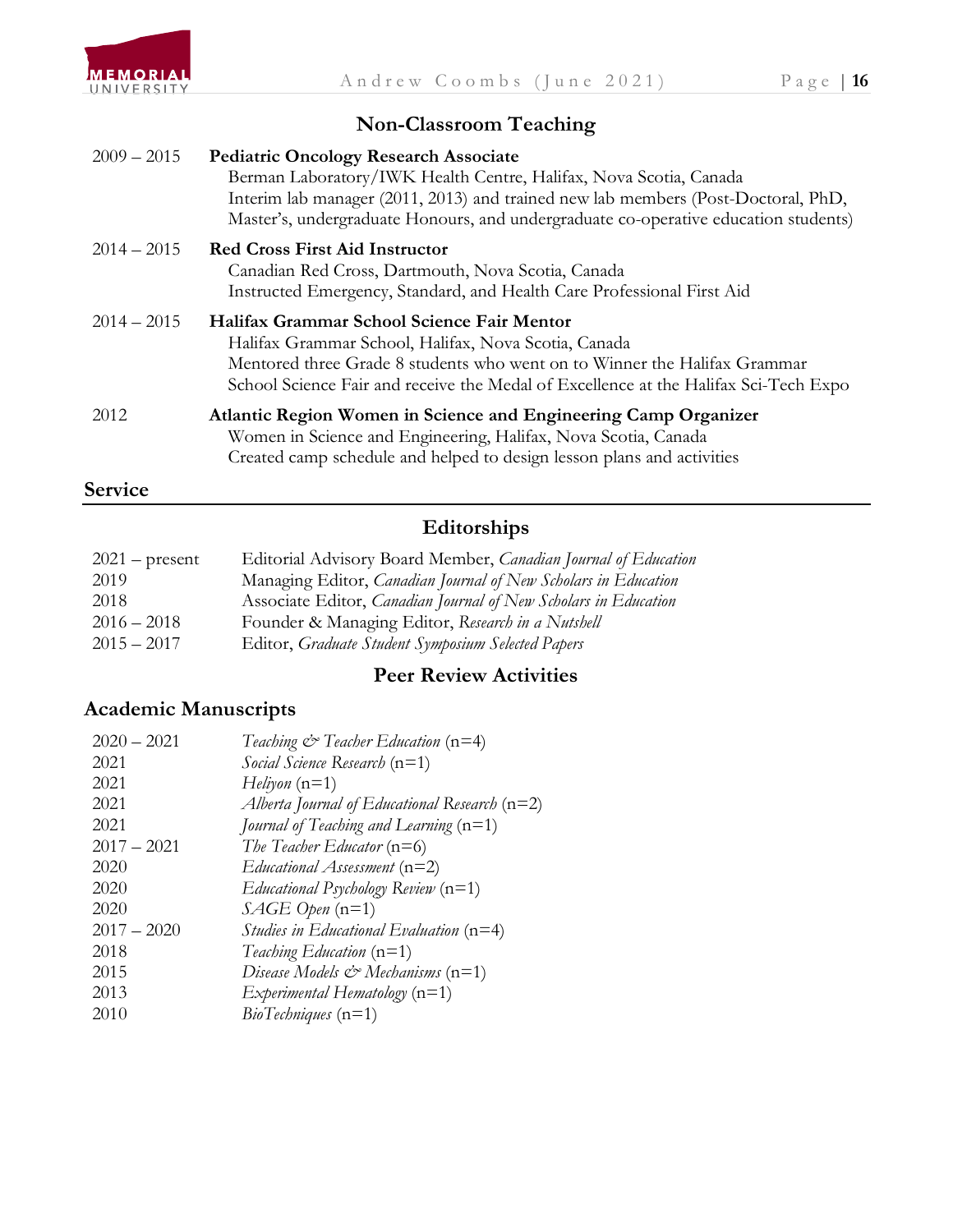

## **Book Chapters**

| 2020<br>2019          | V. Tavares (Ed.) (2020). Multidisciplinary Perspectives on International Student Experience in<br>Canadian Higher Education. Pennsylvania: IGI Global. (1 chapter).<br>G Harbaugh & U. Luhanga (Eds.) (2020). Basic Elements of Survey Research in Education:<br>Addressing the Problems Your Advisor Never Told You About. North Carolina: Information<br>Age Publishing Inc. (1 chapter). |
|-----------------------|---------------------------------------------------------------------------------------------------------------------------------------------------------------------------------------------------------------------------------------------------------------------------------------------------------------------------------------------------------------------------------------------|
|                       | <b>Mentoring Activities</b>                                                                                                                                                                                                                                                                                                                                                                 |
| $2016 - 2021$         | Graduate Student Mentor, Queen's University<br>Nathan Rickey, MEd<br>Sunaira Tejpar, MEd<br>Emma Bozek, MEd<br>Jenny Ge, PhD                                                                                                                                                                                                                                                                |
| $2014 - 2015$         | David Baidoo-Anu, PhD                                                                                                                                                                                                                                                                                                                                                                       |
| $2013 - 2014$         | Emma Cummings (B.Sc. Honours Student), Dalhousie University<br>Katherine Fraser (University Cooperative Student), IWK Health Centre                                                                                                                                                                                                                                                         |
| $2012 - 2014$         | Gretchen Wagner (Research Technician), IWK Health Centre                                                                                                                                                                                                                                                                                                                                    |
|                       | University and Academic Community Involvement                                                                                                                                                                                                                                                                                                                                               |
| $2021$ – present      | Member, Executive Board, Canadian Educational Researchers' Association (CERA,<br>CSSE)                                                                                                                                                                                                                                                                                                      |
| $2019 - 2020$         | Member, Faculty Board, Queen's University                                                                                                                                                                                                                                                                                                                                                   |
| $2018 - 2020$         | Graduate Student Representative, Classroom Assessment Special Interest Group,<br>American Educational Research Association (AERA)                                                                                                                                                                                                                                                           |
| $2018 - 2019$<br>2019 | Member, Graduate Studies and Research Committee, Queen's University<br>Social Media Coordinator at AERA 2019 for Faculty of Education, Queen's<br>University                                                                                                                                                                                                                                |
| $2018 - 2019$         | Member, Library Advisory Committee, Queen's University                                                                                                                                                                                                                                                                                                                                      |
| 2018                  | Founder, Statistical Teaching and Training for Students, Queen's University                                                                                                                                                                                                                                                                                                                 |
| $2017 - 2018$         | Coordinator, Assessment and Evaluation Group, Queen's University                                                                                                                                                                                                                                                                                                                            |
| $2016 - 2018$<br>2017 | Founder & Coordinator, Assessment & Evaluation Roundtables, Queen's University<br>Host, Webinar for Prospective M.Ed. Students, Queen's University                                                                                                                                                                                                                                          |
| $2016 - 2017$         | Member, Renewal, Tenure, and Promotions Committee, Queen's University                                                                                                                                                                                                                                                                                                                       |
| 2016                  | Reader, Teacher Candidate Personal Statements of Experience, Queen's University                                                                                                                                                                                                                                                                                                             |
| 2015                  | Reviewer, Research Ethics Review Board, Dalhousie University                                                                                                                                                                                                                                                                                                                                |
| $2013 - 2016$         | Member, Hiring Committee, Dalhousie University Medical School Core Facility                                                                                                                                                                                                                                                                                                                 |
|                       | <b>Conference and Event Facilitation</b>                                                                                                                                                                                                                                                                                                                                                    |
| 2019                  | Submissions Committee Chair, Rosa Bruno-Jofre Symposium, Queen's University                                                                                                                                                                                                                                                                                                                 |
| 2017                  | Advisory Committee, Kindergarten Forum for Action, University of Guelph                                                                                                                                                                                                                                                                                                                     |
| 2017                  | Planning Committee, Academic Research Showcase, Queen's University                                                                                                                                                                                                                                                                                                                          |
| $2016 - 2017$         | Advisory Committee, Rosa Bruno-Jofre Symposium, Queen's University                                                                                                                                                                                                                                                                                                                          |
| 2016                  | Planning Committee, Schiralli Graduate Student Forum, Queen's University                                                                                                                                                                                                                                                                                                                    |
| $2015 - 2016$         | Workshop Committee, Rosa Bruno-Jofre Symposium, Queen's University                                                                                                                                                                                                                                                                                                                          |
| $2015 - 2016$         | Advisory Committee, Let's Talk Cancer, Queen's University                                                                                                                                                                                                                                                                                                                                   |
| $2015 - 2016$         | Advisory Committee, Canadian Assessment for Learning Network Conference<br>(CA/LN), Queen's University                                                                                                                                                                                                                                                                                      |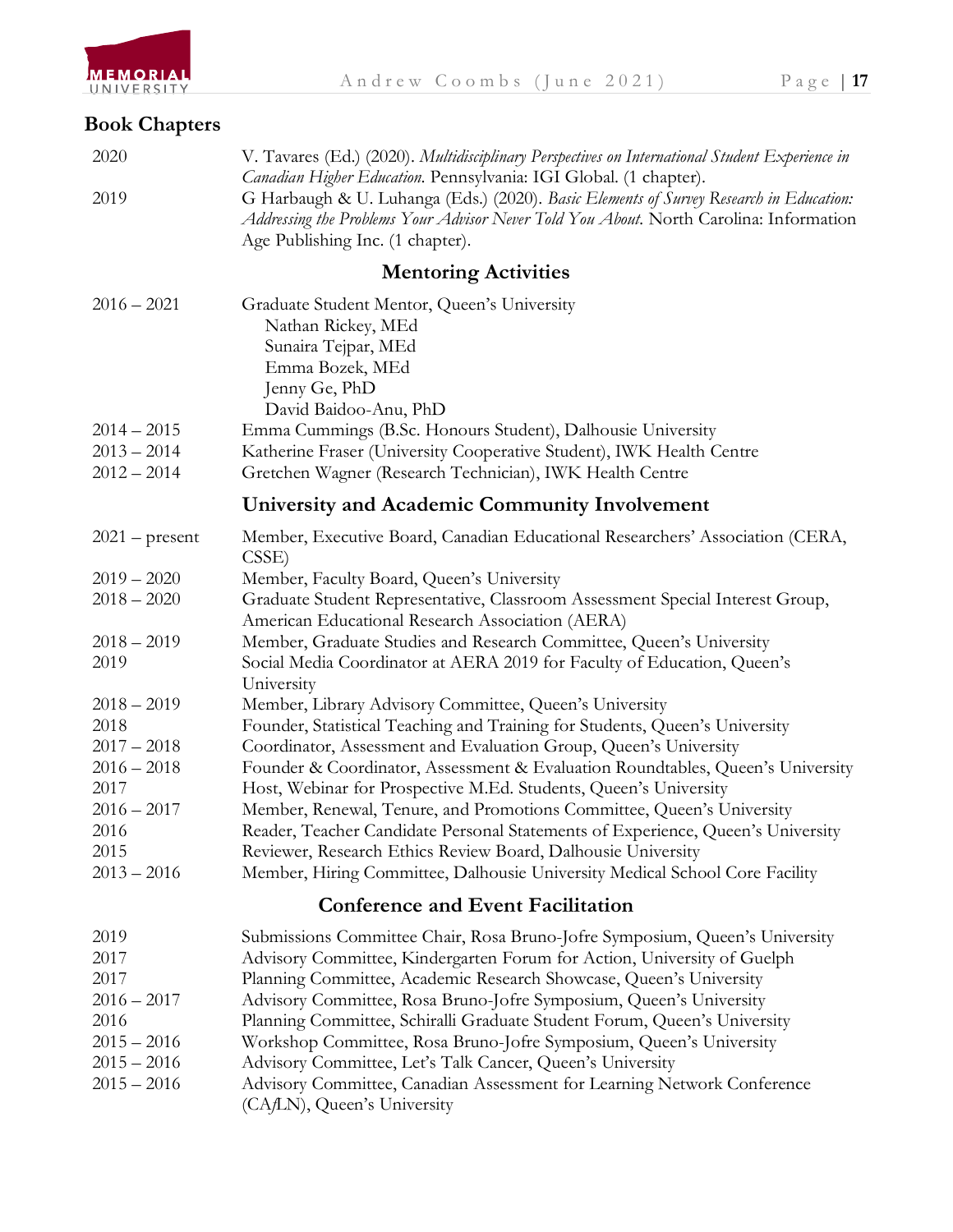

### **Discussant, Chair, and Conference Reviewer**

| $2019$ – present   | Conference Reviewer, American Educational Research Association (AERA)                                                                     |
|--------------------|-------------------------------------------------------------------------------------------------------------------------------------------|
|                    | <b>Classroom Assessment Special Interest Group</b>                                                                                        |
|                    | <b>Educational Statisticians Special Interest Group</b>                                                                                   |
|                    | Division K - Section 5: Preservice Teacher Education Coursework                                                                           |
| $2016$ – present   | Conference Reviewer, Canadian Society for the Study of Education (CSSE)                                                                   |
|                    | Canadian Educational Researchers' Association (CERA)                                                                                      |
|                    | Canadian Association for Teacher Education (CATE)                                                                                         |
|                    | Canadian Committee of Graduate Students in Education (CCGSE)                                                                              |
| 2019               | Paper Session Chair, Rosa Bruno-Jofre Symposium, Queen's University                                                                       |
| 2018               | Paper Discussant, EDUC 895 Roundtables, Queen's University                                                                                |
| 2017               | Paper Session Chair, CERA-CSSE, University of Toronto                                                                                     |
| 2017, 2016         | Roundtable Session Chair, Rosa Bruno-Jofre Symposium, Queen's University                                                                  |
| 2017<br>2016       | Roundtable Discussant, Research Roundtable, Queen's University<br>Conference Proposal Reviewer, Jean-Paul Dionne Symposium, University of |
|                    | Ottawa                                                                                                                                    |
|                    | <b>Community Involvement</b>                                                                                                              |
| 2018               | Community Partner, Steer Clear of Drugs                                                                                                   |
| $2015 - 2016$      | Outreach Leader, Let's Talk Science                                                                                                       |
| 2015               | LTRC Volunteer, International Language Testing Association                                                                                |
| 2014, 2013, 2012   | Medical Research Representative, IWK Career Fair                                                                                          |
| 2014, 2012<br>2012 | Discovery Days Consultant and Presenter, Dalhousie University<br><b>IWK Representative, Halifax Chamber of Commerce</b>                   |
|                    | <b>Professional Affiliations</b>                                                                                                          |
| $2016$ – present   | American Educational Research Association (AERA)                                                                                          |
|                    | Classroom Assessment Special Interest Group<br>$\bullet$                                                                                  |
|                    | <b>Educational Statisticians Special Interest Group</b><br>$\bullet$                                                                      |
|                    | Research on Teacher Induction Special Interest Group<br>$\bullet$                                                                         |
|                    | Division D - Measurement and Research Methodologies<br>$\bullet$                                                                          |
|                    | Division H – Research, Evaluation, and Assessment in Schools<br>$\bullet$                                                                 |
|                    | Division K - Teaching and Teacher Education                                                                                               |
| $2015$ – present   | Canadian Society for the Study of Education (CSSE)                                                                                        |
|                    | Canadian Association for Educational Psychology (CAEP)                                                                                    |
|                    | Canadian Association for Teacher Education (CATE)<br>$\bullet$                                                                            |
|                    | Canadian Educational Researchers' Association (CERA)                                                                                      |
|                    | Comparative and International Education Society of Canada (CIESC)                                                                         |
| $2015$ – present   | Queen's University, Assessment and Evaluation Group (AEG)                                                                                 |
| $2016 - 2021$      | Queen's University Education Graduate Student Society (EGSS)                                                                              |
| $2017 - 2019$      | Consortium for Research on Educational Assessment and Teaching Effectiveness<br>(CREATE)                                                  |
| $2015 - 2016$      | National Council on Measurement in Education (NCME)                                                                                       |